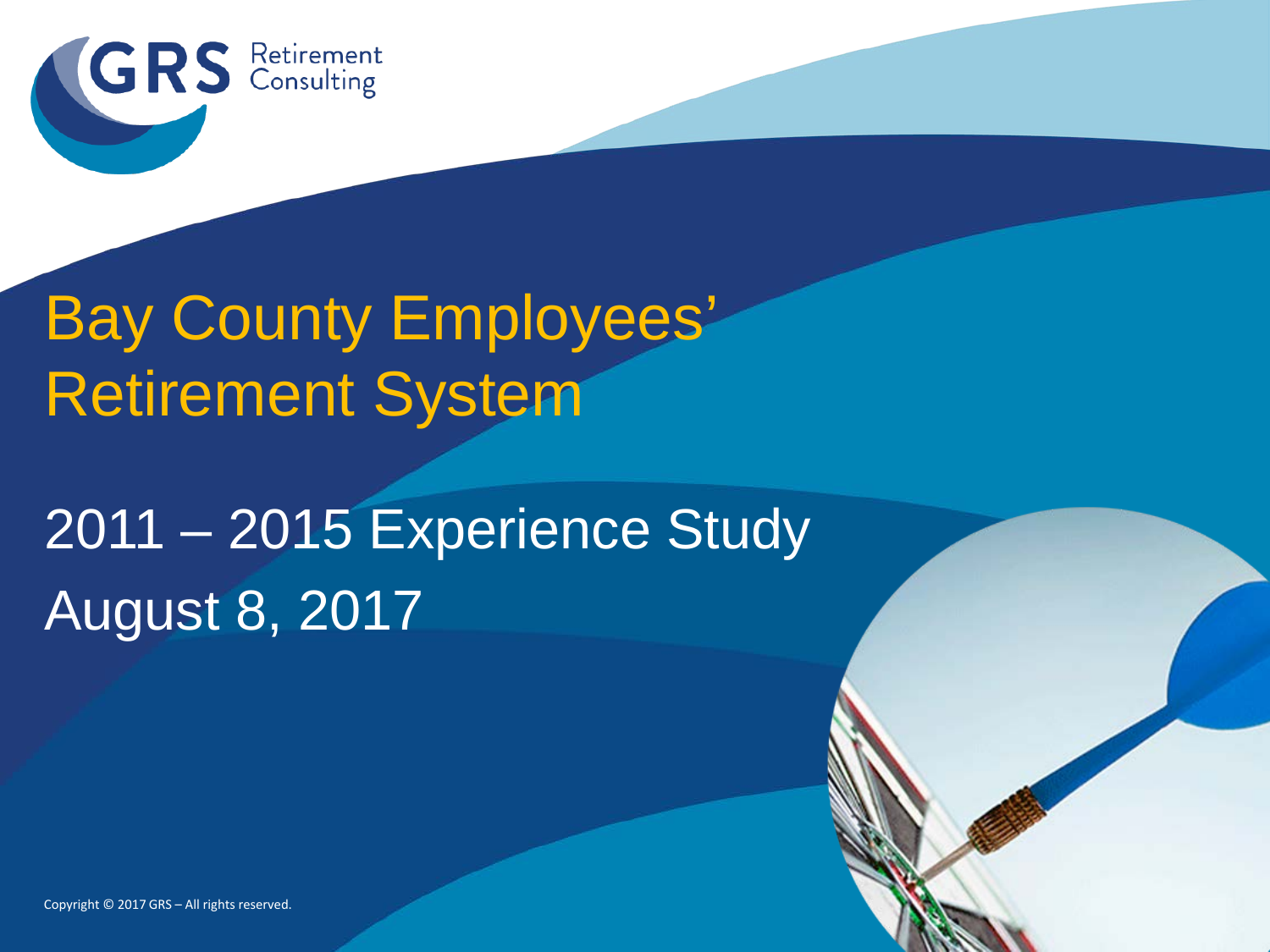#### Agenda

- Background
- Demographic Assumptions
- Economic Assumptions
- Miscellaneous Assumptions/Methods
- Summary Results
- Conclusions

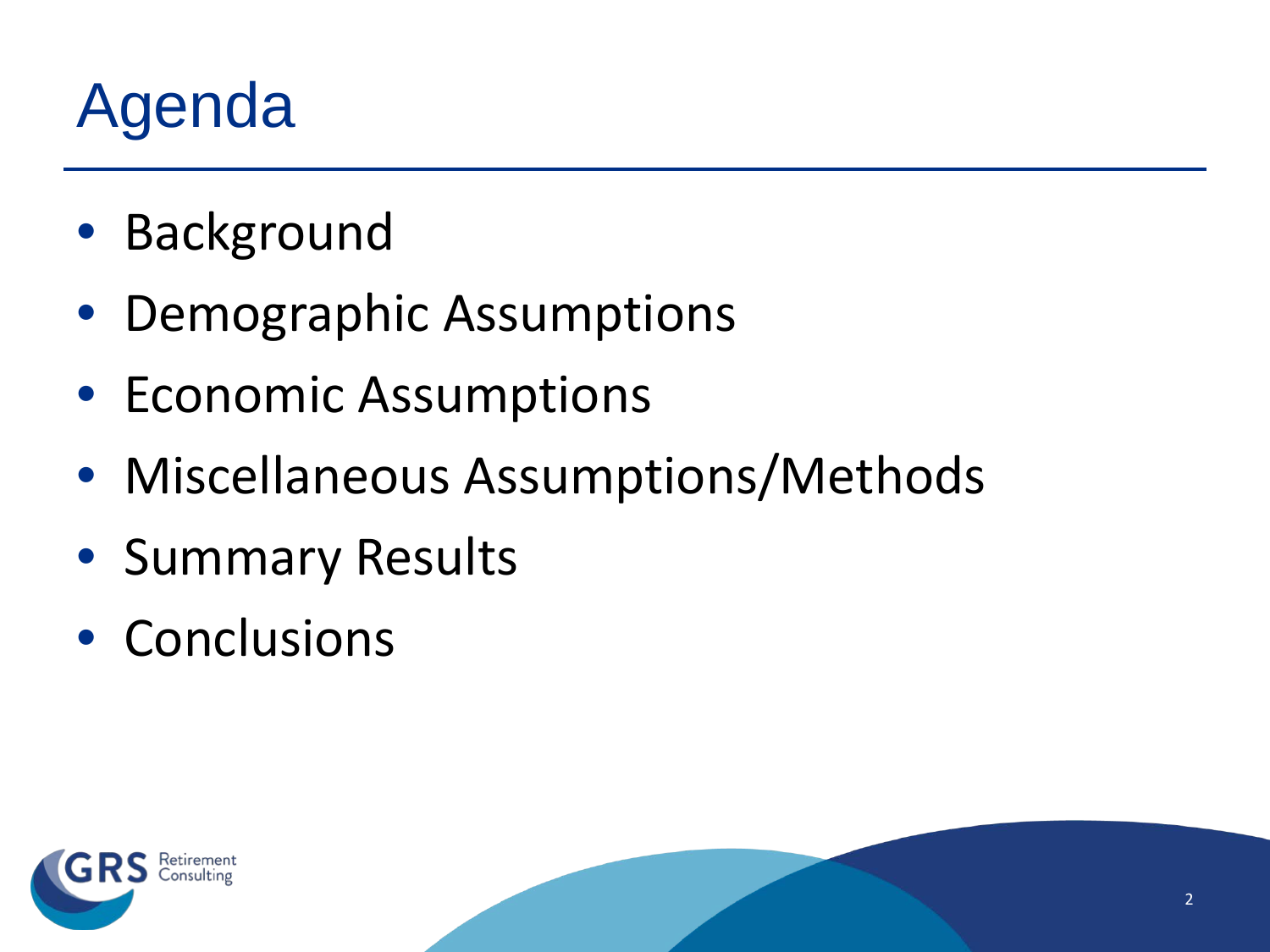- The Retirement System is a defined benefit plan
	- Benefits are defined in the statute
	- Benefits are paid at some future point in time when certain age and service requirements are met
- Actuary calculates the value of these benefits as of the valuation date
- Actuary must make assumptions about future events (investment return, wage inflation, withdrawal, disability, retirement, mortality, etc.)

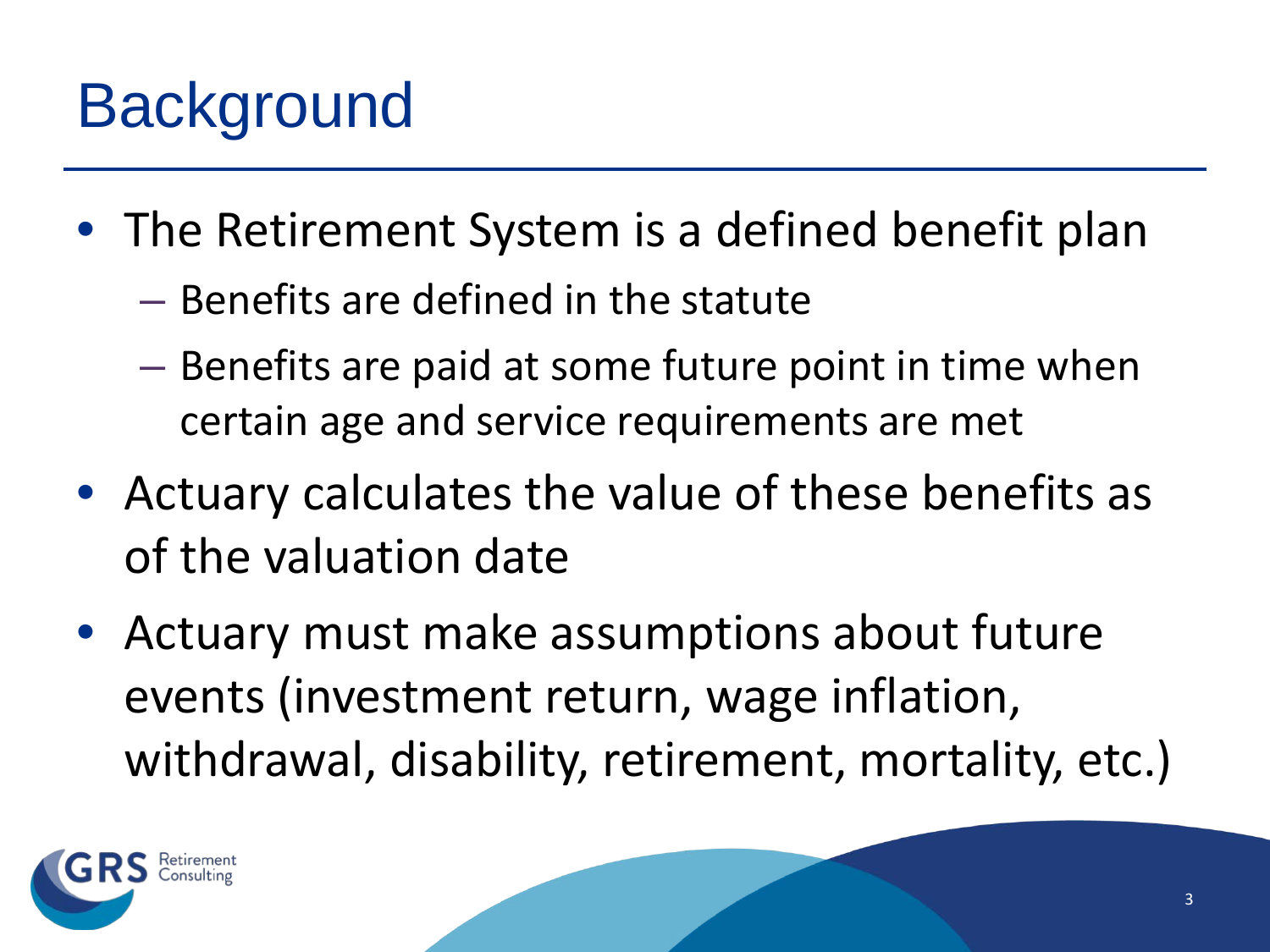#### **Primary Risk Areas**

#### **Demographic Economic**

**Disability** 

Retirement Price Inflation

Withdrawal Wage Inflation

Mortality Investment Return

Merit and Longevity

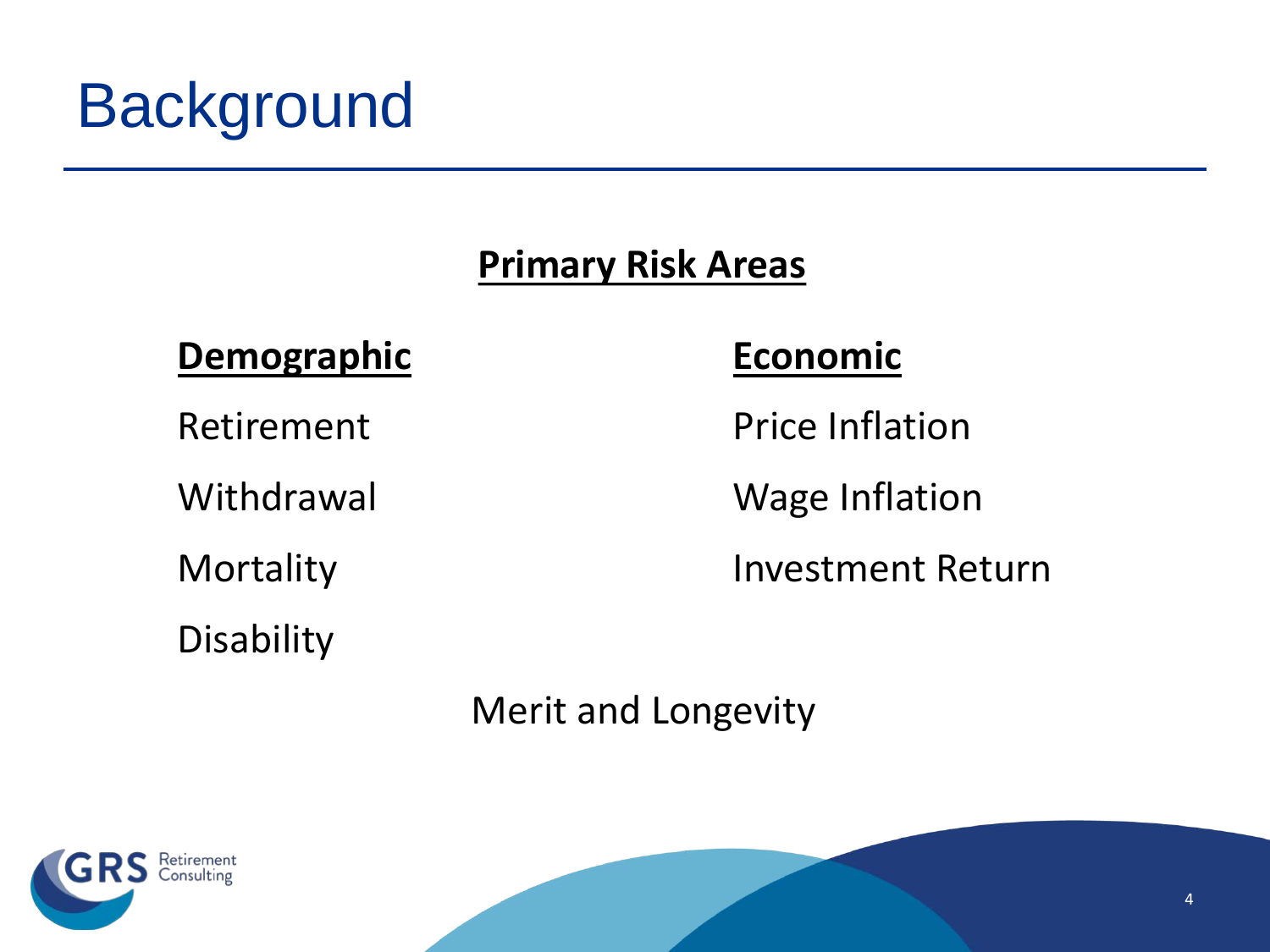- The assumptions must be reasonable individually and in the aggregate
- The assumptions should be reviewed periodically in light of recent plan experience and economic environment
- Understated liabilities/costs can lead to:
	- Inability to pay benefits when due, or
	- Sharp increases in required contributions in the future

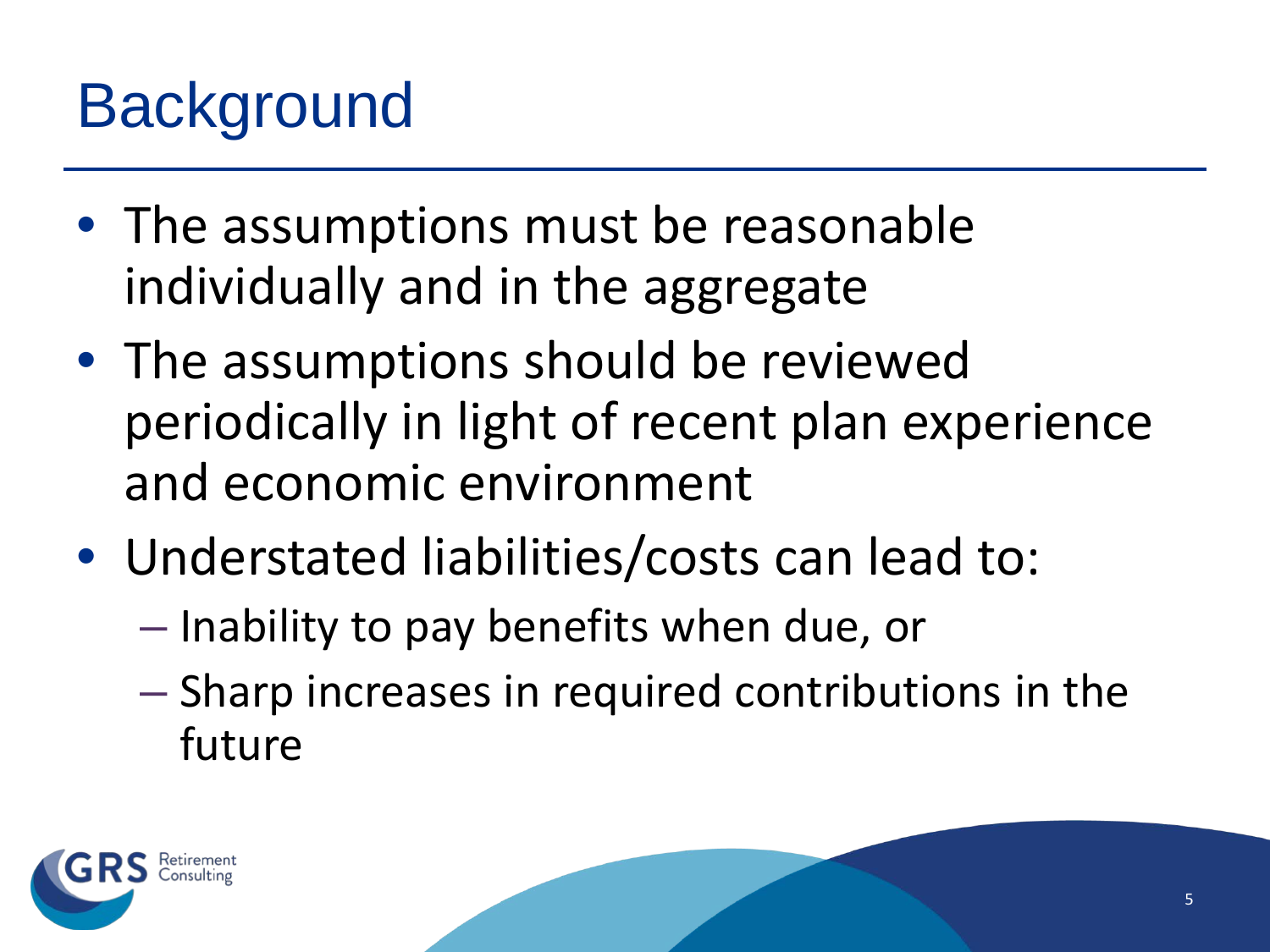- Overstated liabilities/costs can lead to:
	- Benefit levels kept below the level that could be supported by the computed rate, or
	- Larger burden on the current generation of participants, employers and taxpayers
- A single set of assumptions is not suitable indefinitely
	- Things change, along with our understanding of things

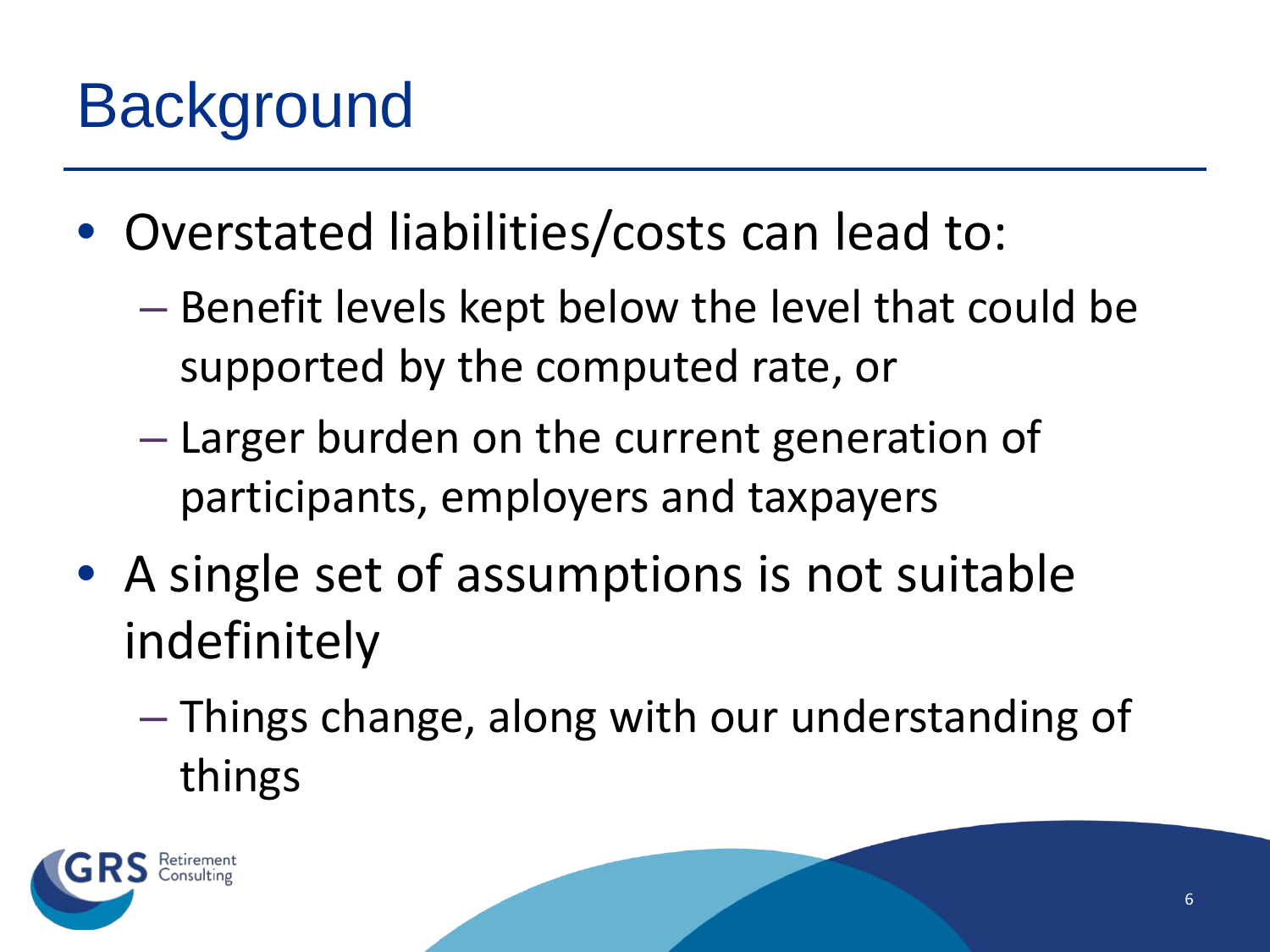- Data was tabulated from the last five annual valuations.
- Generally, move rates about half way to observed rates over the most recent experience period.
- Philosophy: Don't overreact to results from any single experience period. It is better to make a series of small changes in the right direction, rather than a single large change that could turn out, with hindsight, to be very wrong.

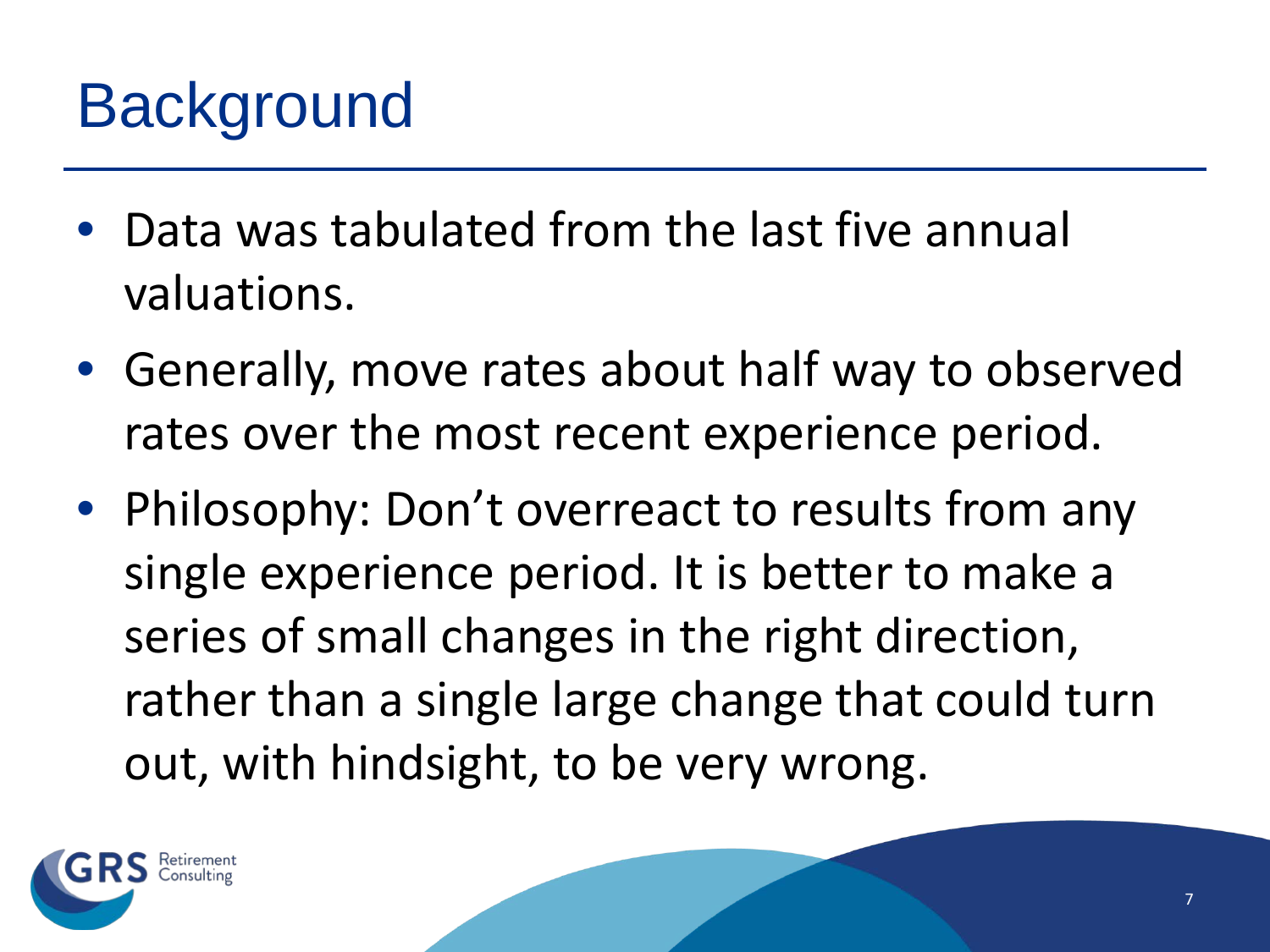# **DEMOGRAPHIC ASSUMPTIONS**



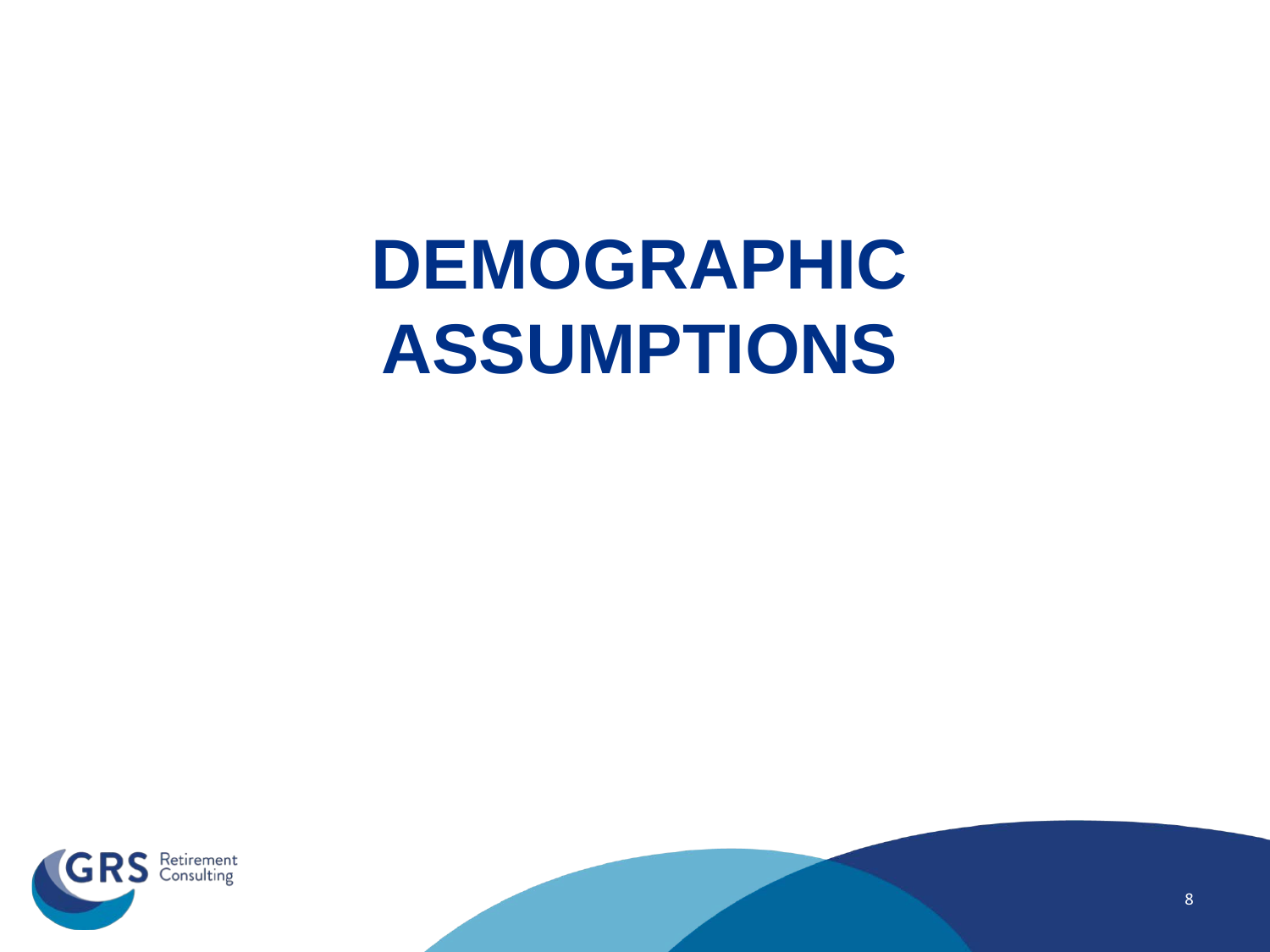#### Mortality Discussion



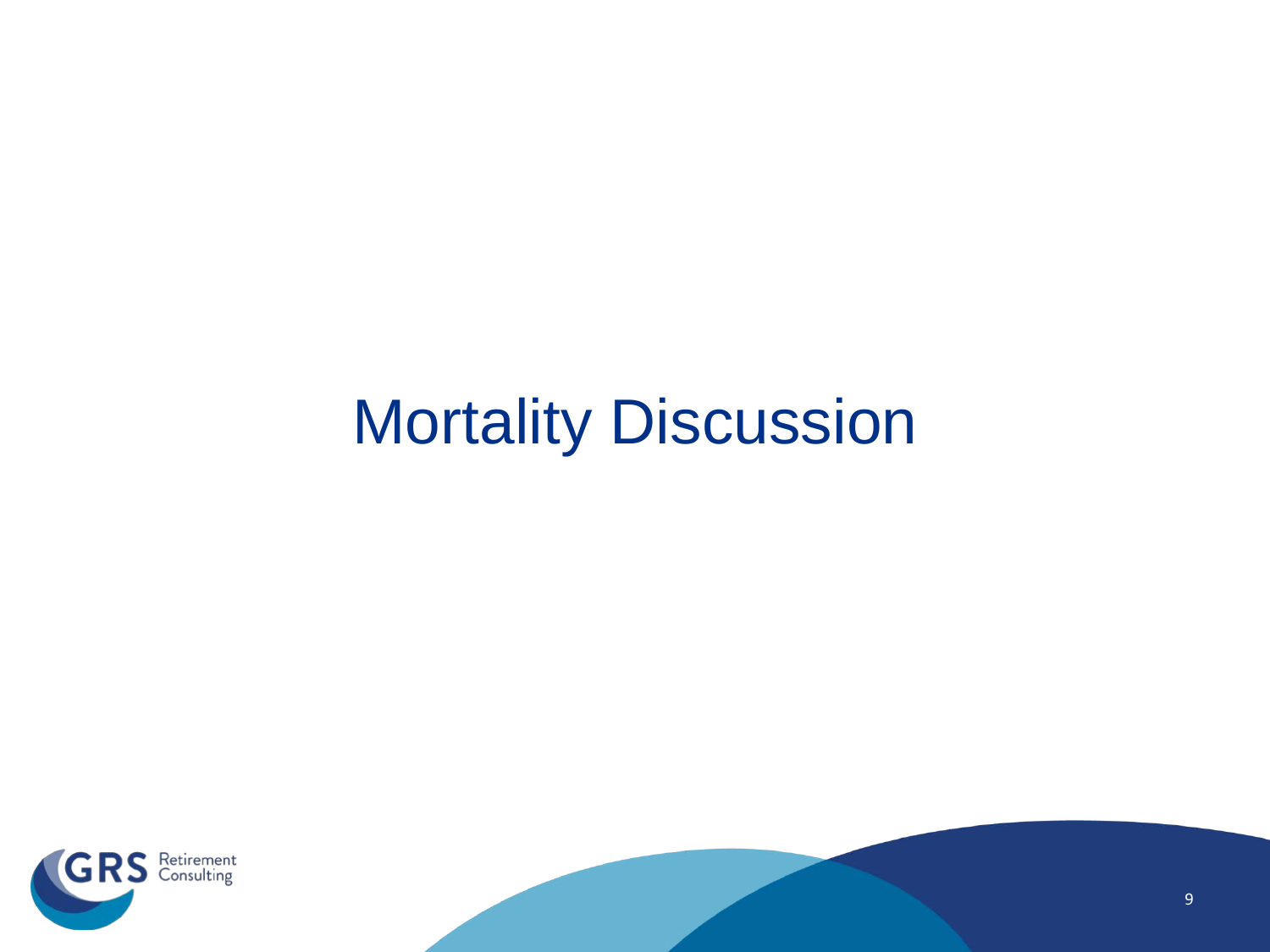#### Future Mortality Improvement

- Factors resulting in future mortality improvements
	- Persistent trend of last 100 years
	- Medical advances
	- Greater emphasis on disease management
	- Lifestyle changes
	- Higher education
- Factors resulting in leveling off of future mortality improvements
	- Diminishing returns on medical research
	- High cost or access to medical care
	- Possible emergence of new diseases
	- Obesity
	- Ultimate limits to human lifespan

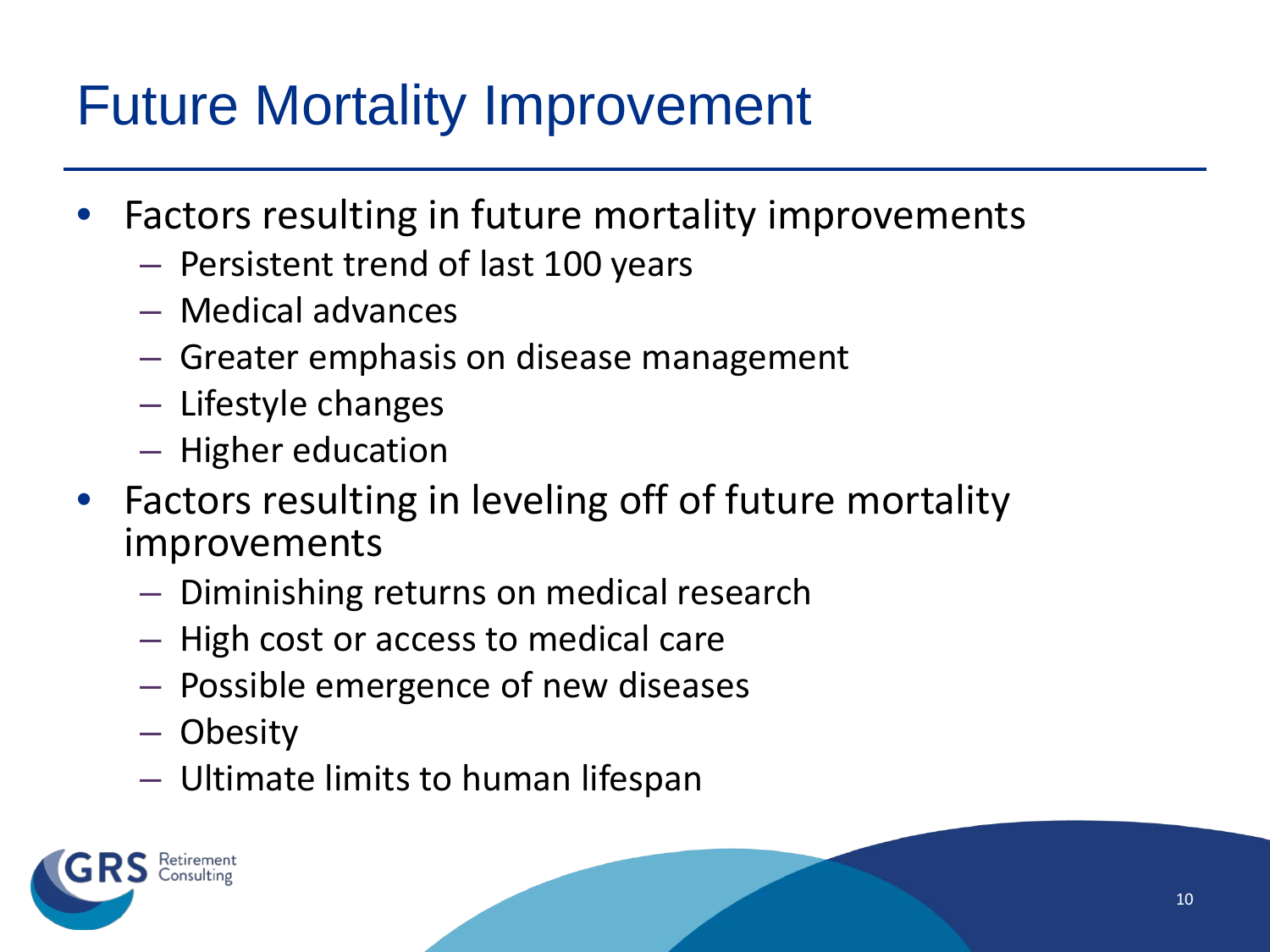

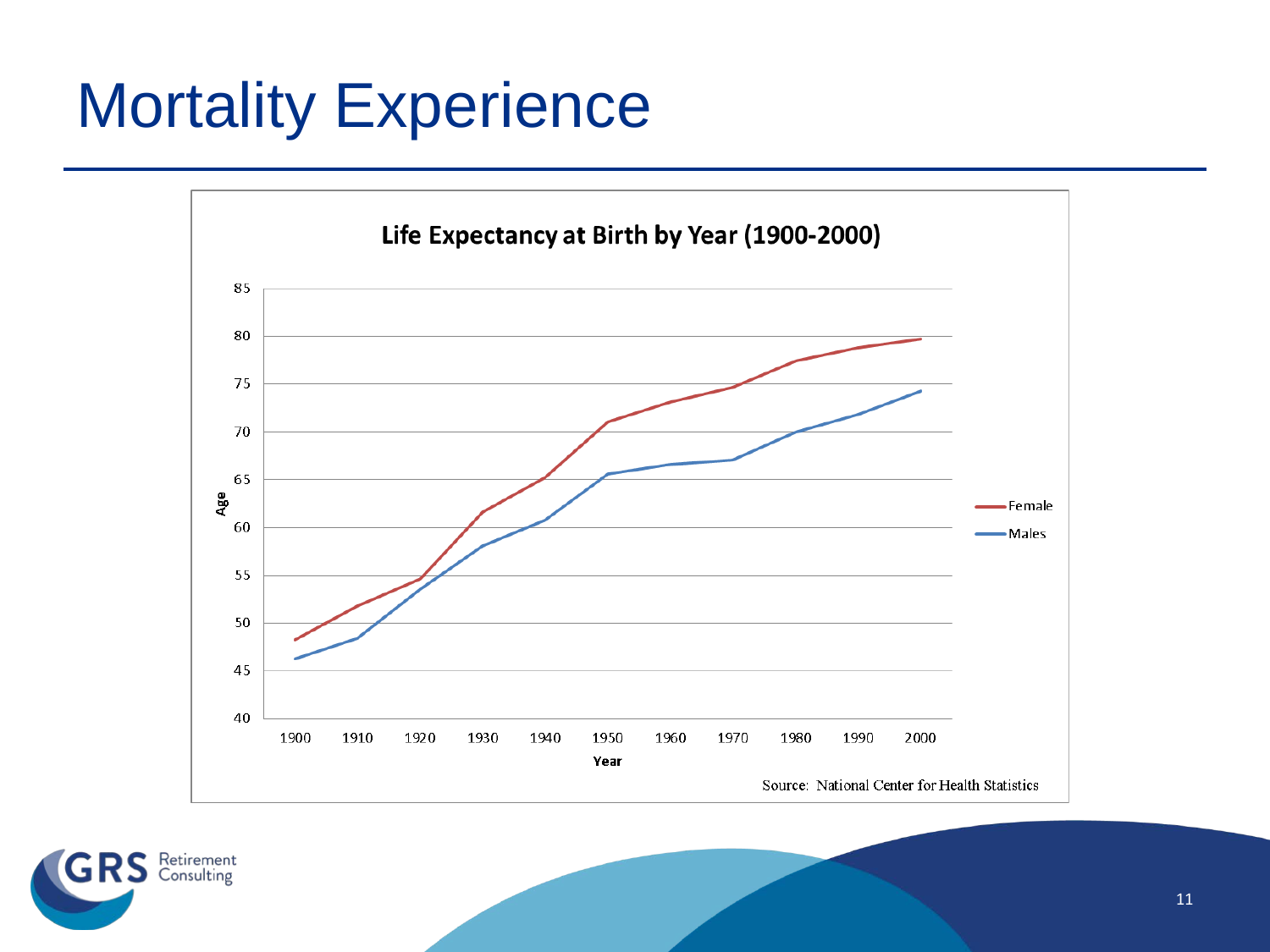- Why is it necessary to recognize future improvements in mortality?
	- Ensure adequate funding
	- Avoid liability losses
	- Need to comply with ASOPs
	- Failure to do so would shift costs to future generations

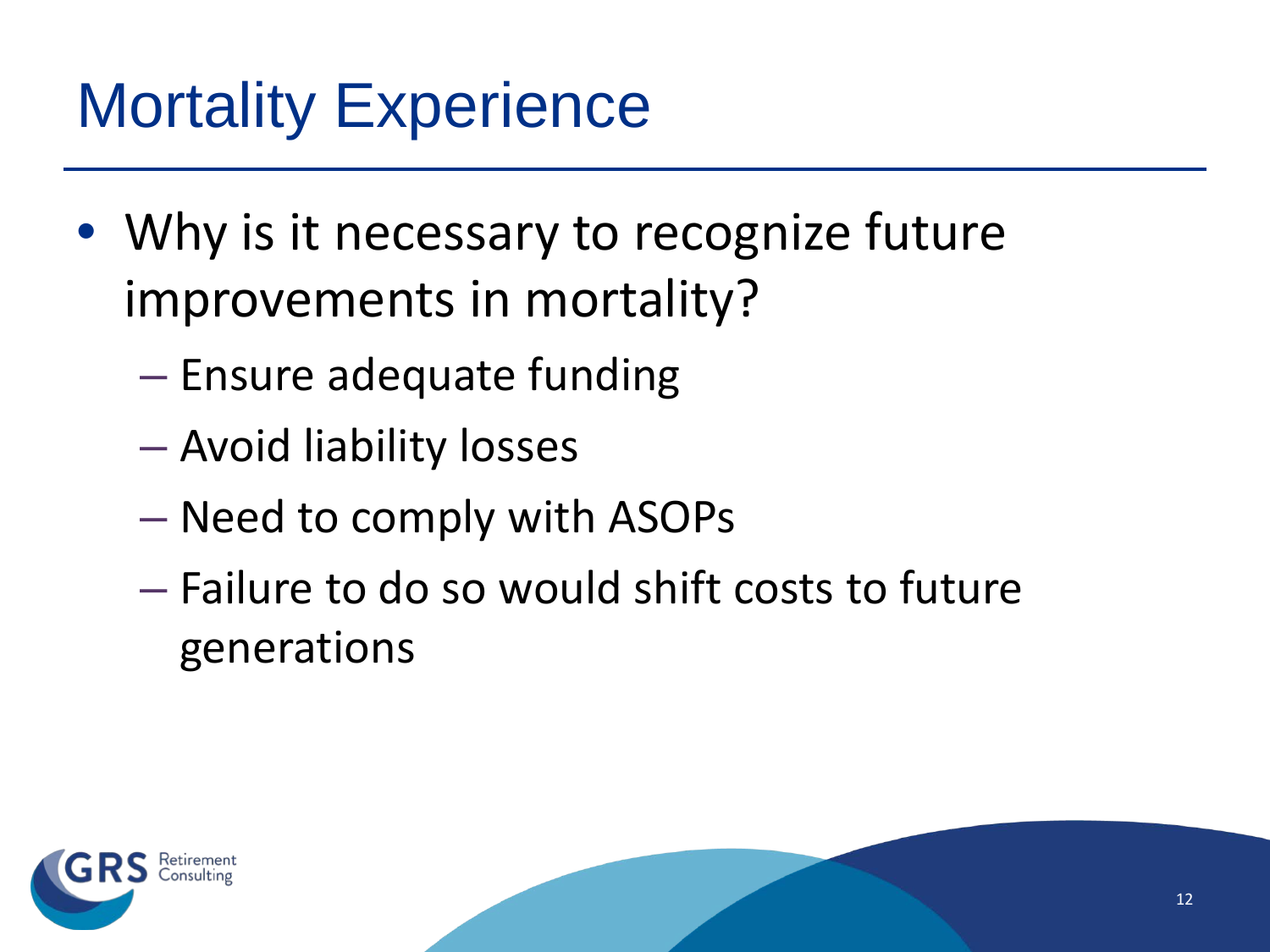- Prior to last experience study, Actuarial Standards of Practice issued new guidance with regard to the mortality assumption
- Actuary must state provisions made for future mortality improvements
- Unlike other assumptions where we gradually adjust rates towards the actual experience, most demographers expect future mortality rates to continue to decrease (longer lives)
- Last experience study, we recommended a change to the most recent mortality table published by the SOA (RP-2000) projected 20 years with scale BB (x110% for males and females)

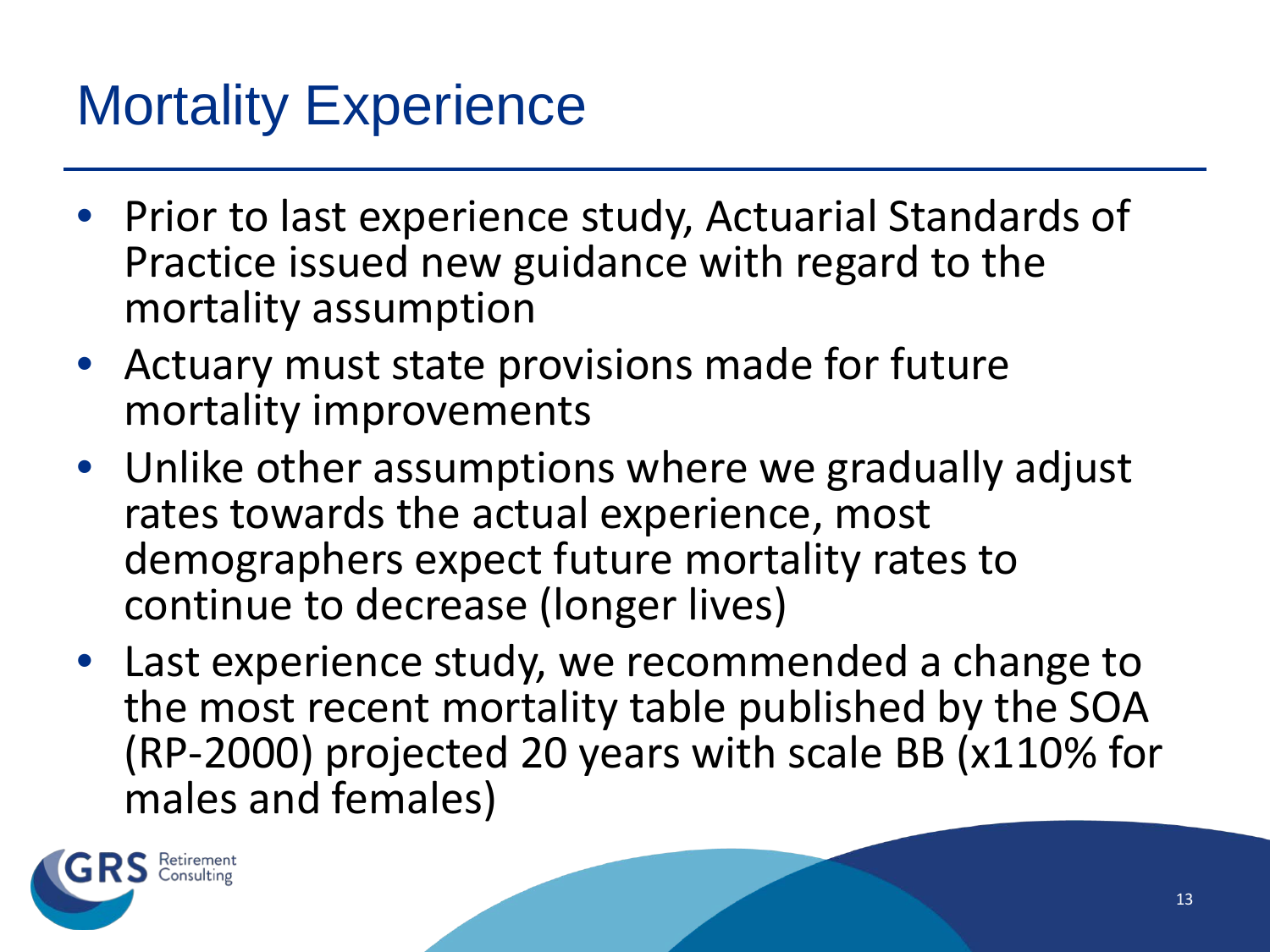- October 2014: Society of Actuaries (SOA) released new RP-2014 mortality tables and MP-2014 projection scale
- Two methods to account for future improvements:
	- Static projection of improvement to some future year (one dimensional)
	- Fully generational table based on both age and year of birth (two dimensional)
- SOA (and actuarial community in general) strongly recommend 'fully generational' method
- So what does 'fully generational' look like?

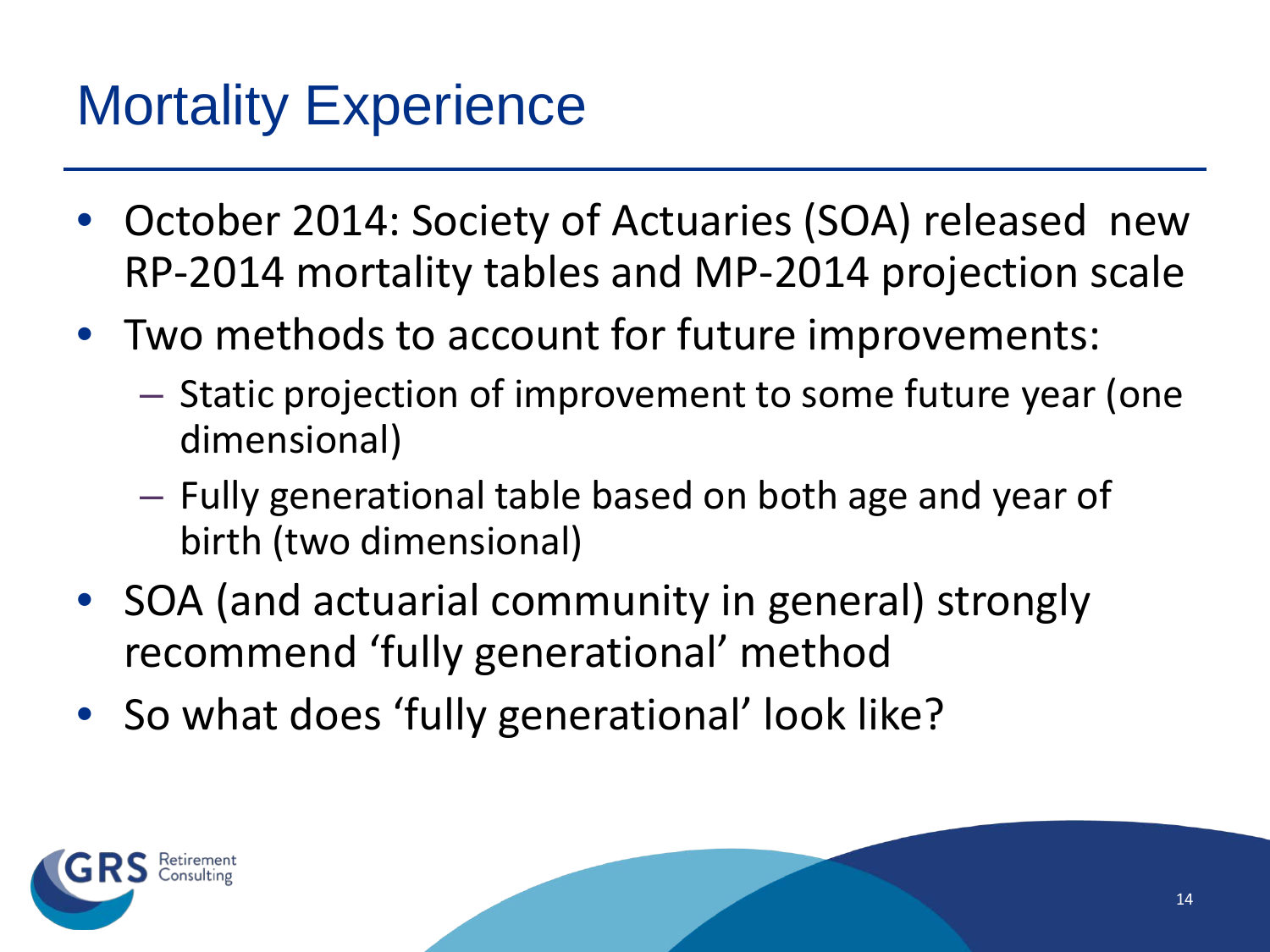• Old tables looked like this:



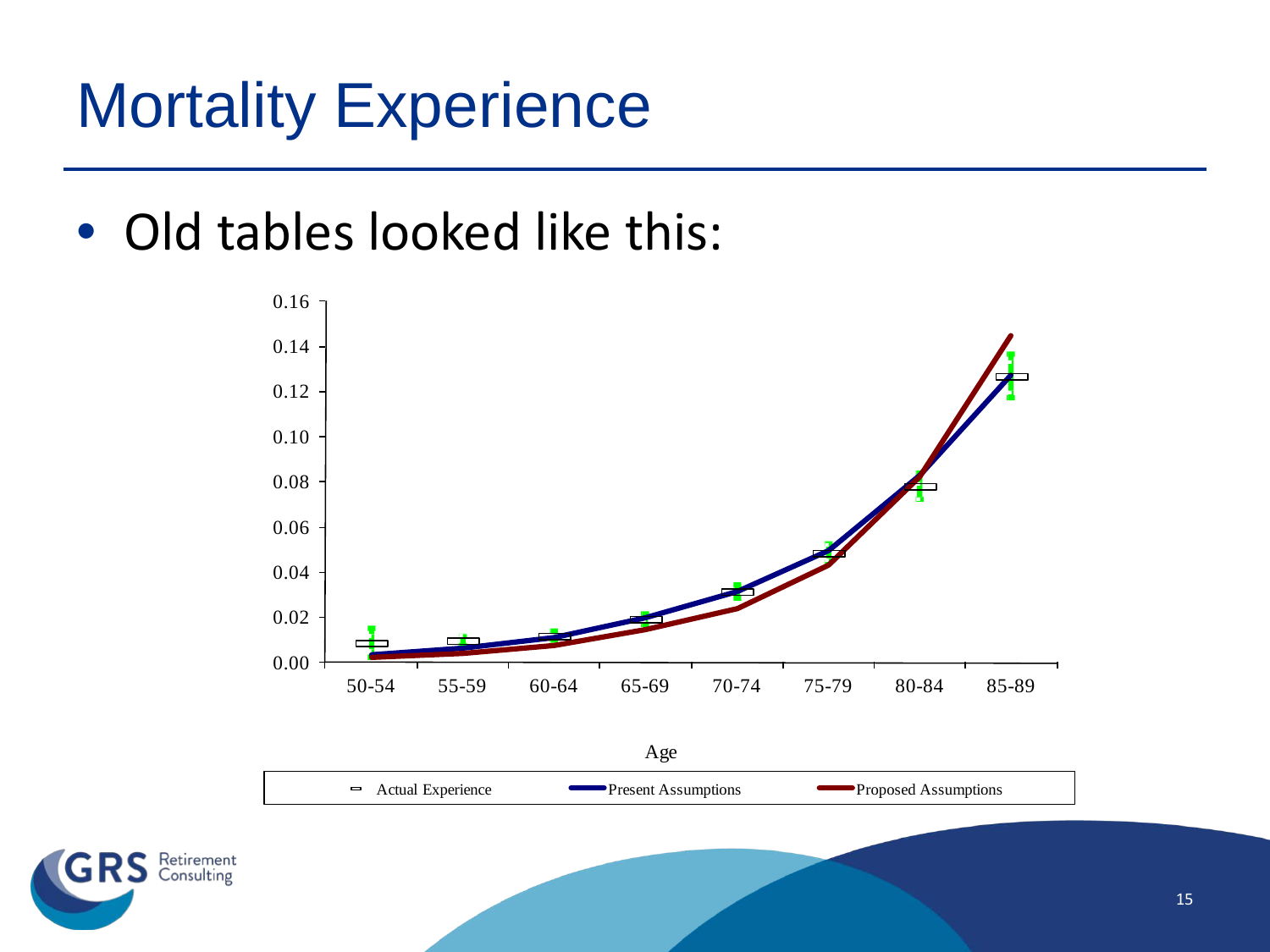#### **New Tables look like this:**

#### Historical MI rates developed from SSA mortality data



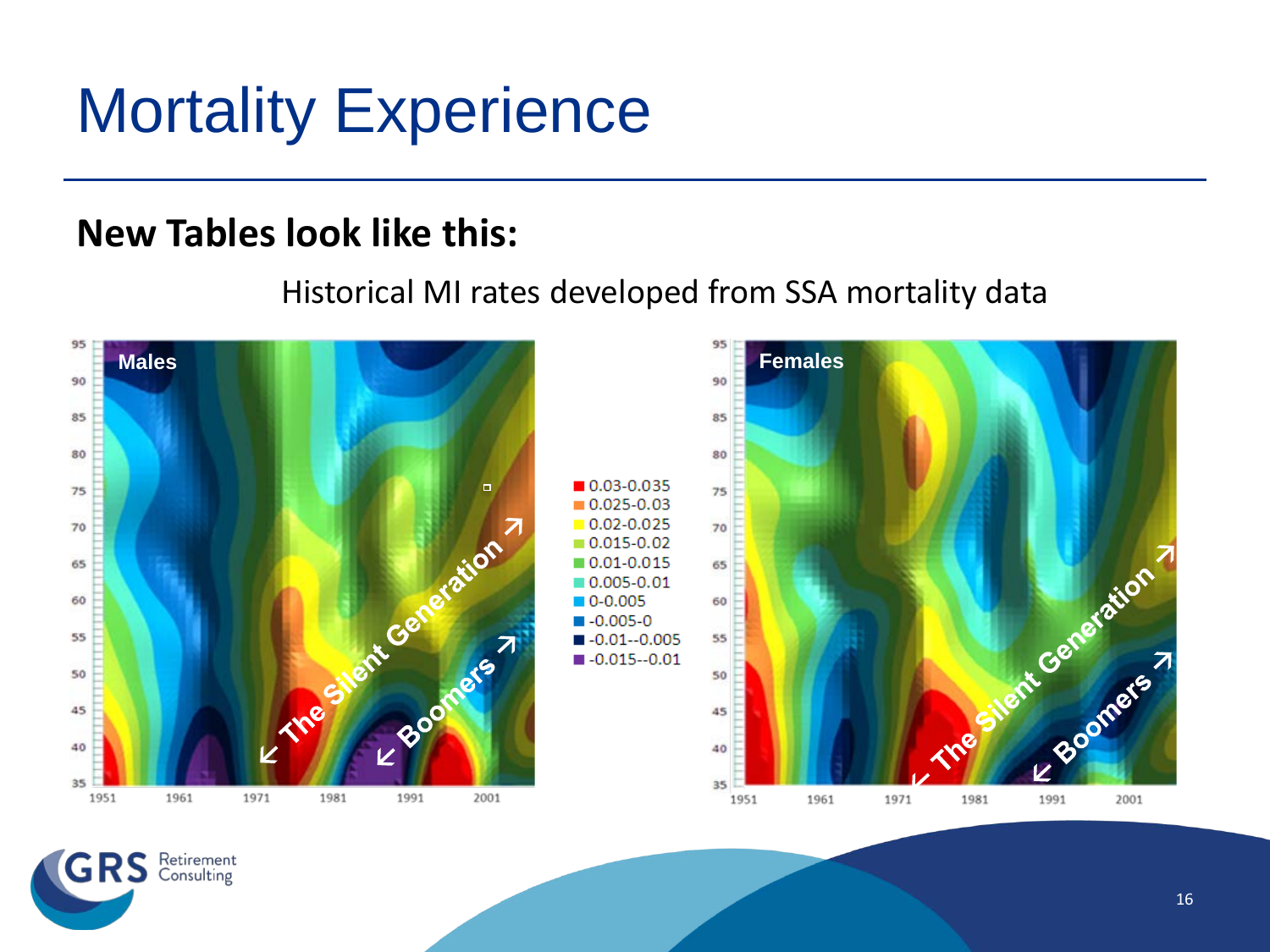#### Mortality Experience – Example\*

|                           |                |             | LIIU L'Apulanty |  |  |
|---------------------------|----------------|-------------|-----------------|--|--|
| <b>Year of Retirement</b> | $\mathbf{Age}$ | <b>Male</b> | <b>Female</b>   |  |  |
| 2016                      | 65             | 20.6        | 21.9            |  |  |
| 2026                      | 65             | 21.2        | 22.5            |  |  |
| 2036                      | 65             | 21.8        | 23.1            |  |  |
| 2046                      | 65             | 22.4        | 23.7            |  |  |

*\* For illustrative purposes only.*





**Life Evnectancy**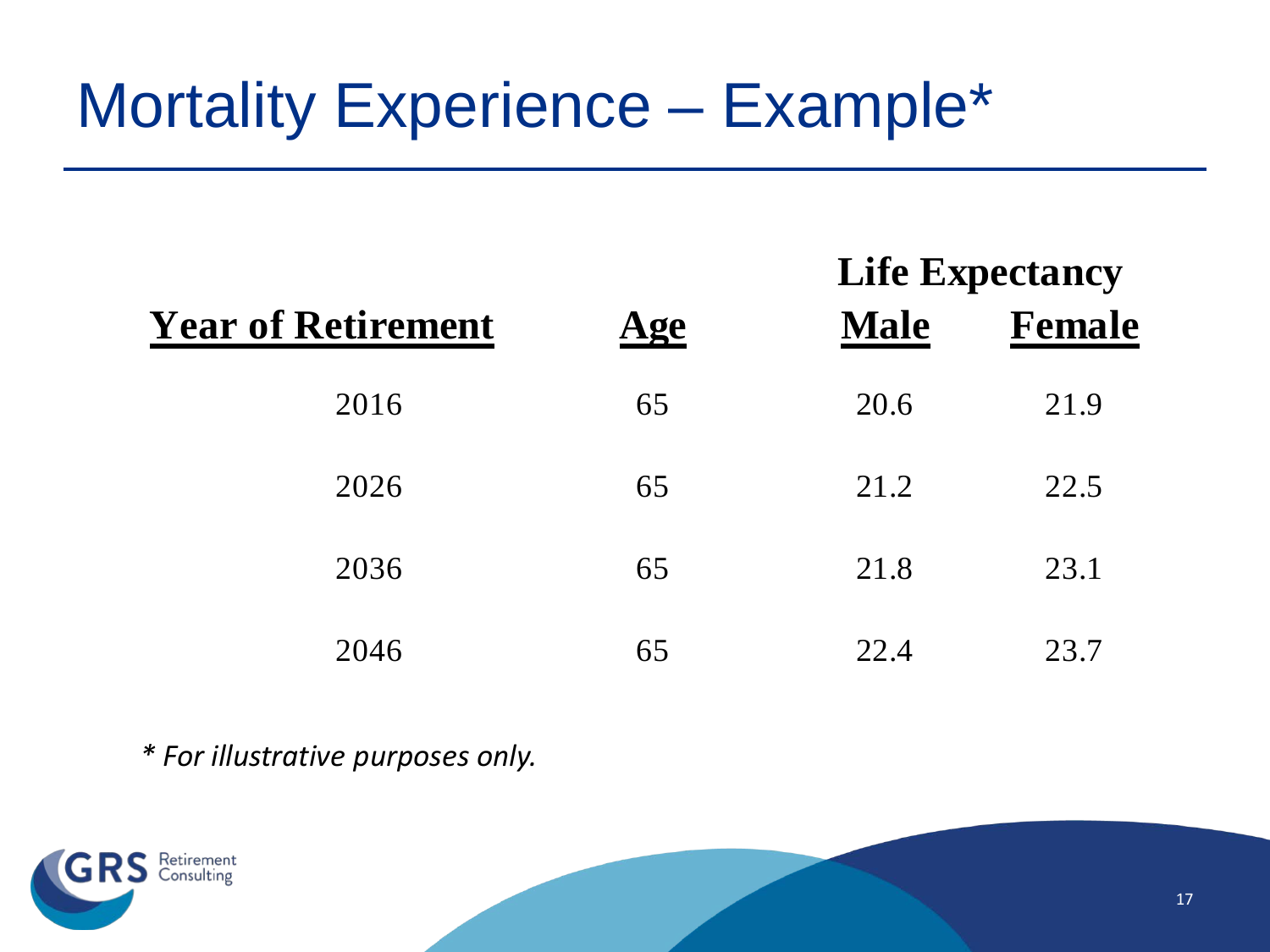#### Mortality Improvement - Males



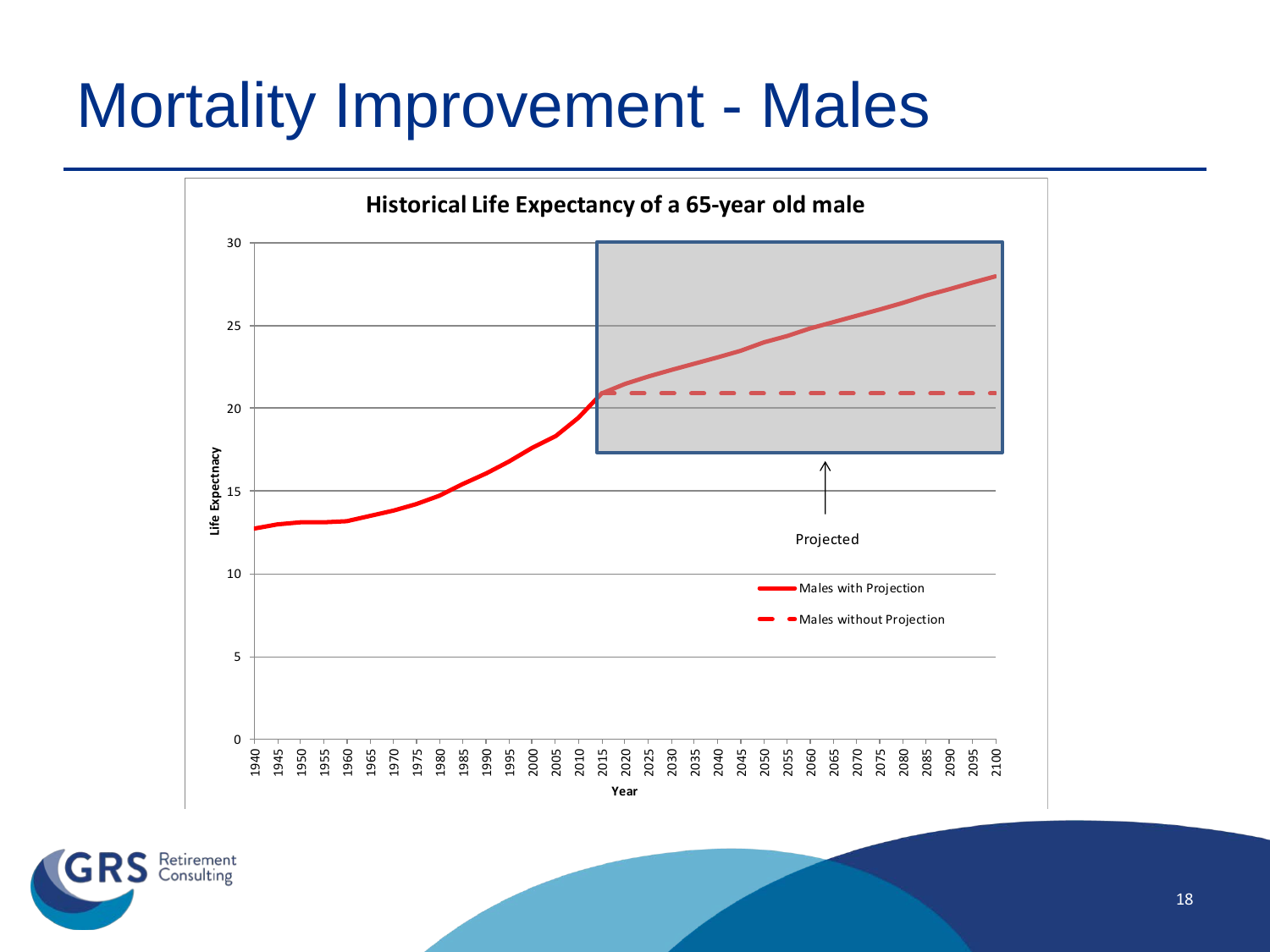#### Mortality Improvement - Females



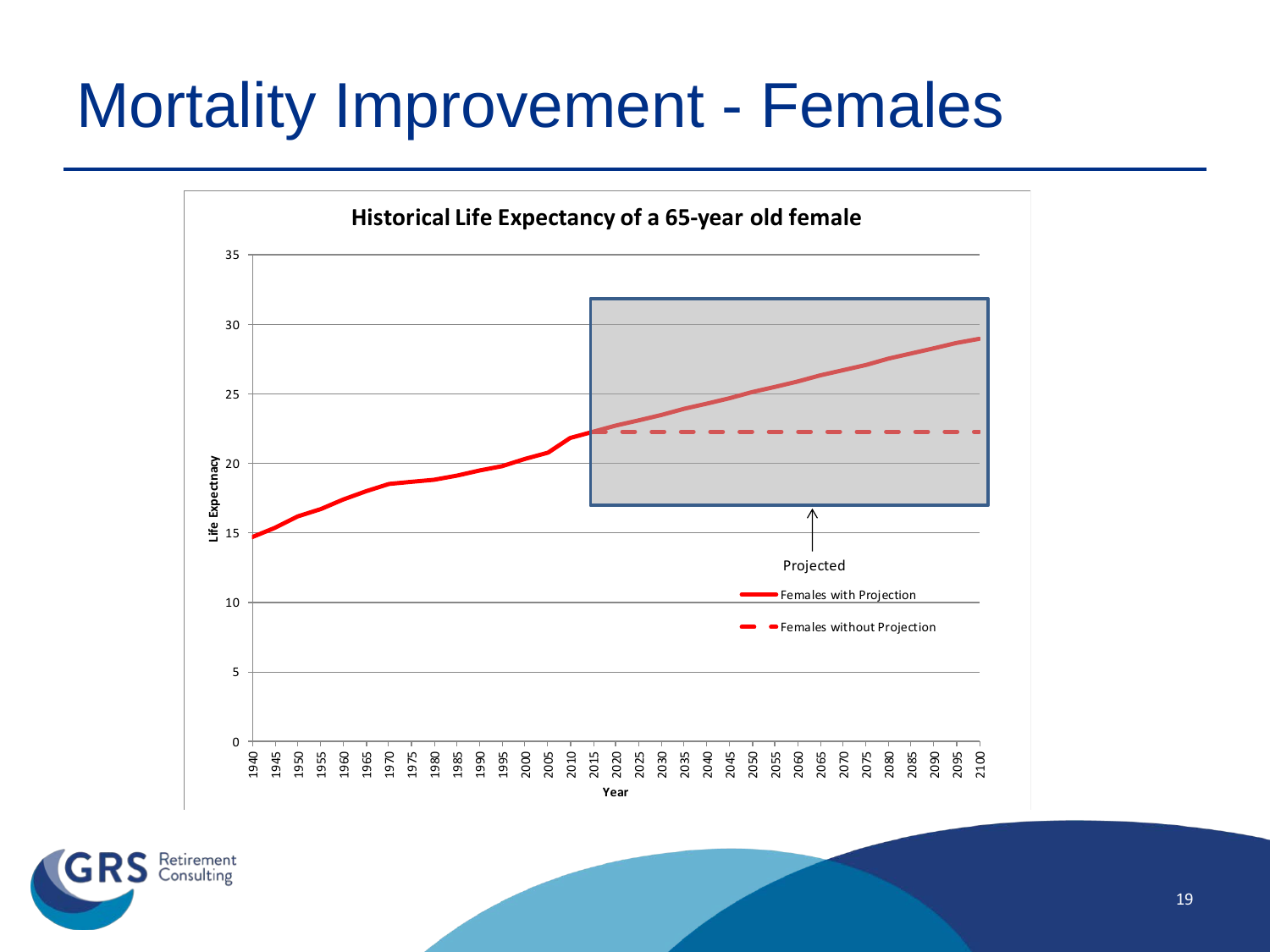# Summary of Demographic Experience

| <b>Assumption</b>                | <b>Recommendation</b>                                                 | <b>Financial Impact</b> |
|----------------------------------|-----------------------------------------------------------------------|-------------------------|
| Turnover<br>Rates                | Higher Rates: BABH, MCF<br>Lower Rates: DWS, Library                  | Decrease<br>Increase    |
| <b>Disability</b><br>Rates       | <b>Slightly Higher Rates</b>                                          | Increase                |
| Retirement<br>Rates              | <b>Higher Rates: Road Commission</b><br>Lower Rates: General, Sheriff | Increase<br>Decrease    |
| <b>Merit</b><br><b>Increases</b> | <b>Lower Rates</b>                                                    | Decrease                |
| Mortality<br>Rates               | <b>Lower Rates</b>                                                    | Increase                |

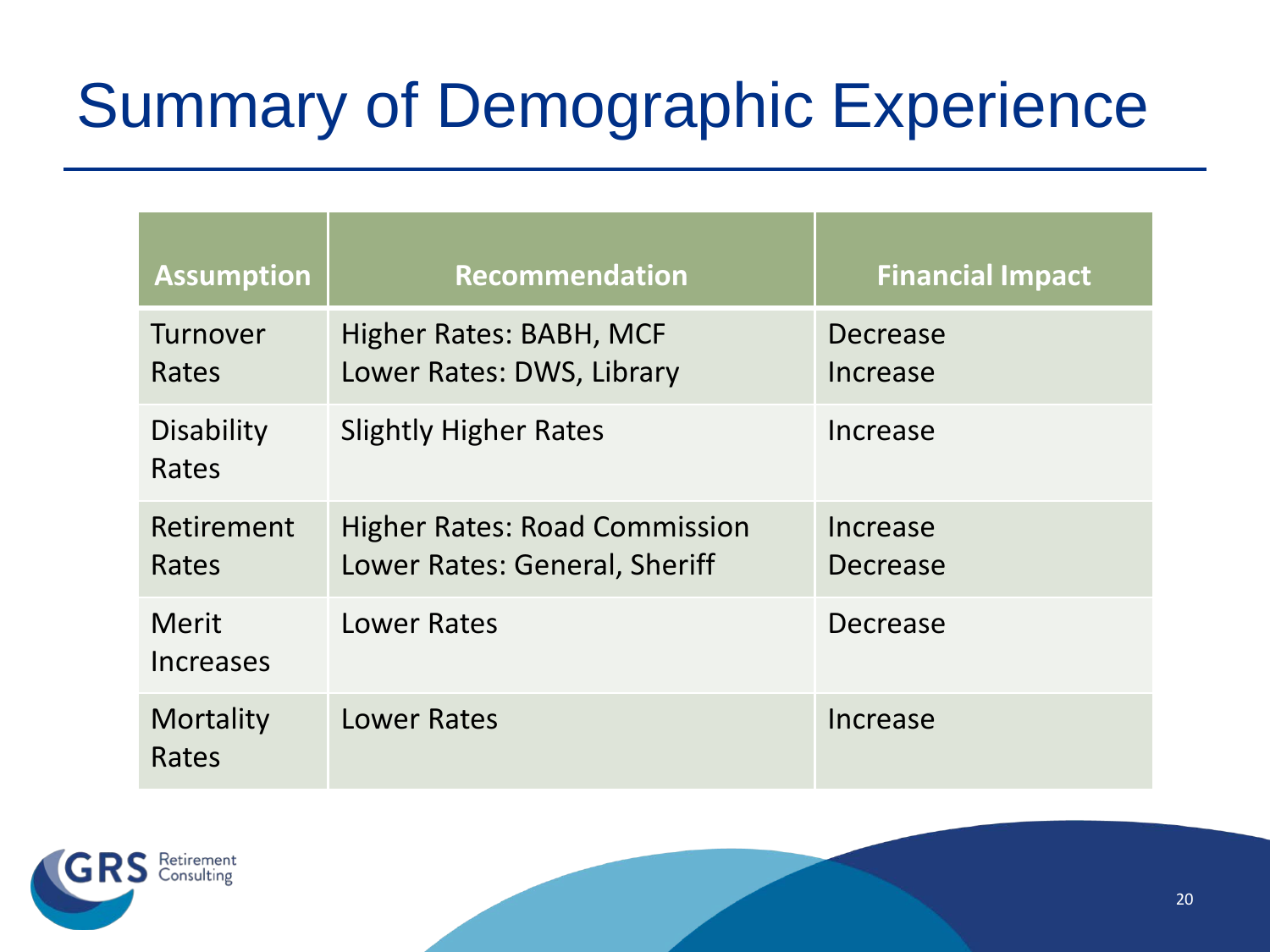# **ECONOMIC ASSUMPTIONS**



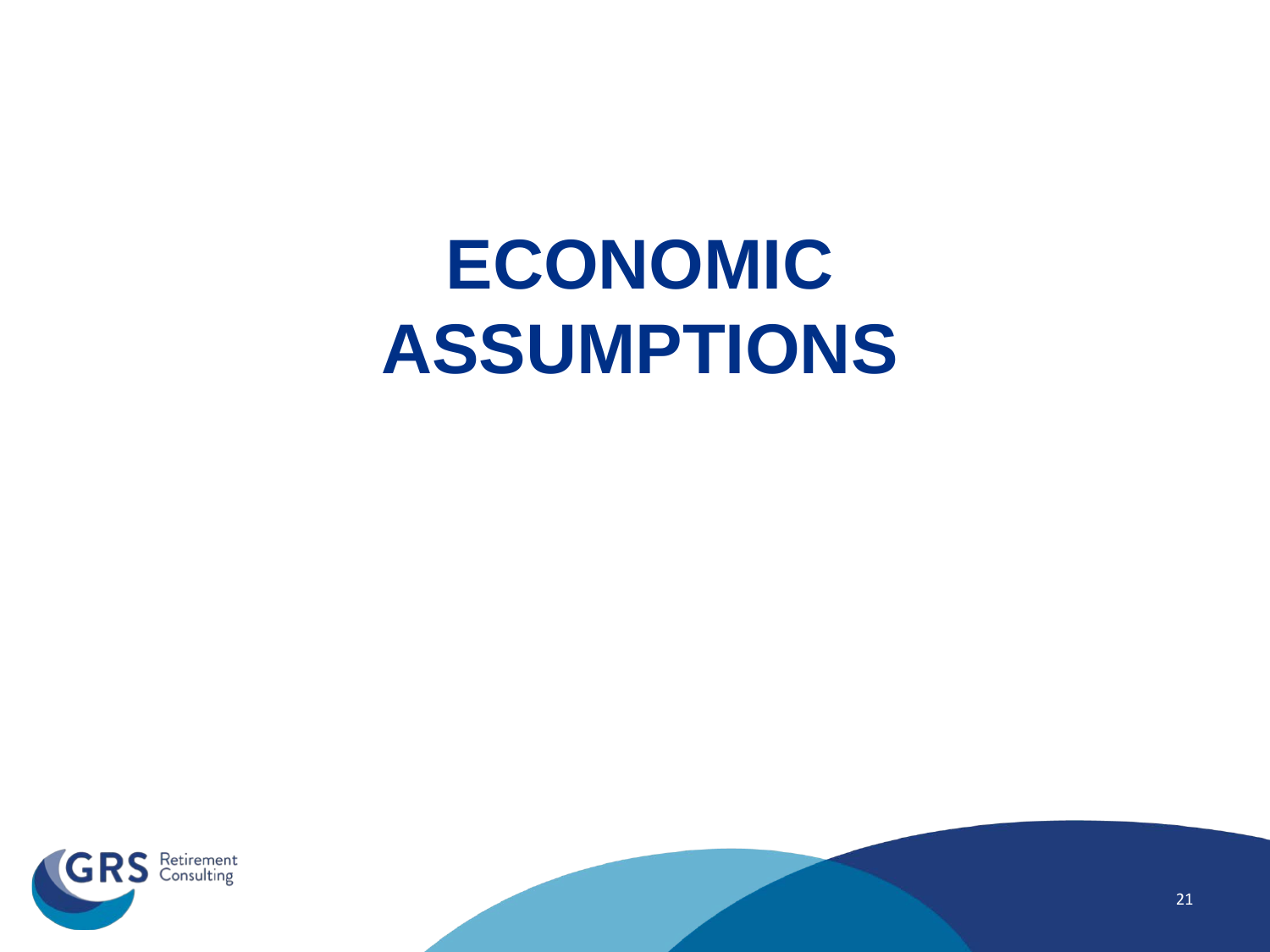#### Current Economic Assumptions

| <b>Price Inflation</b> | 2.75% |
|------------------------|-------|
| <b>Wage Inflation</b>  | 3.50% |
| Net Investment Return  | 7.50% |



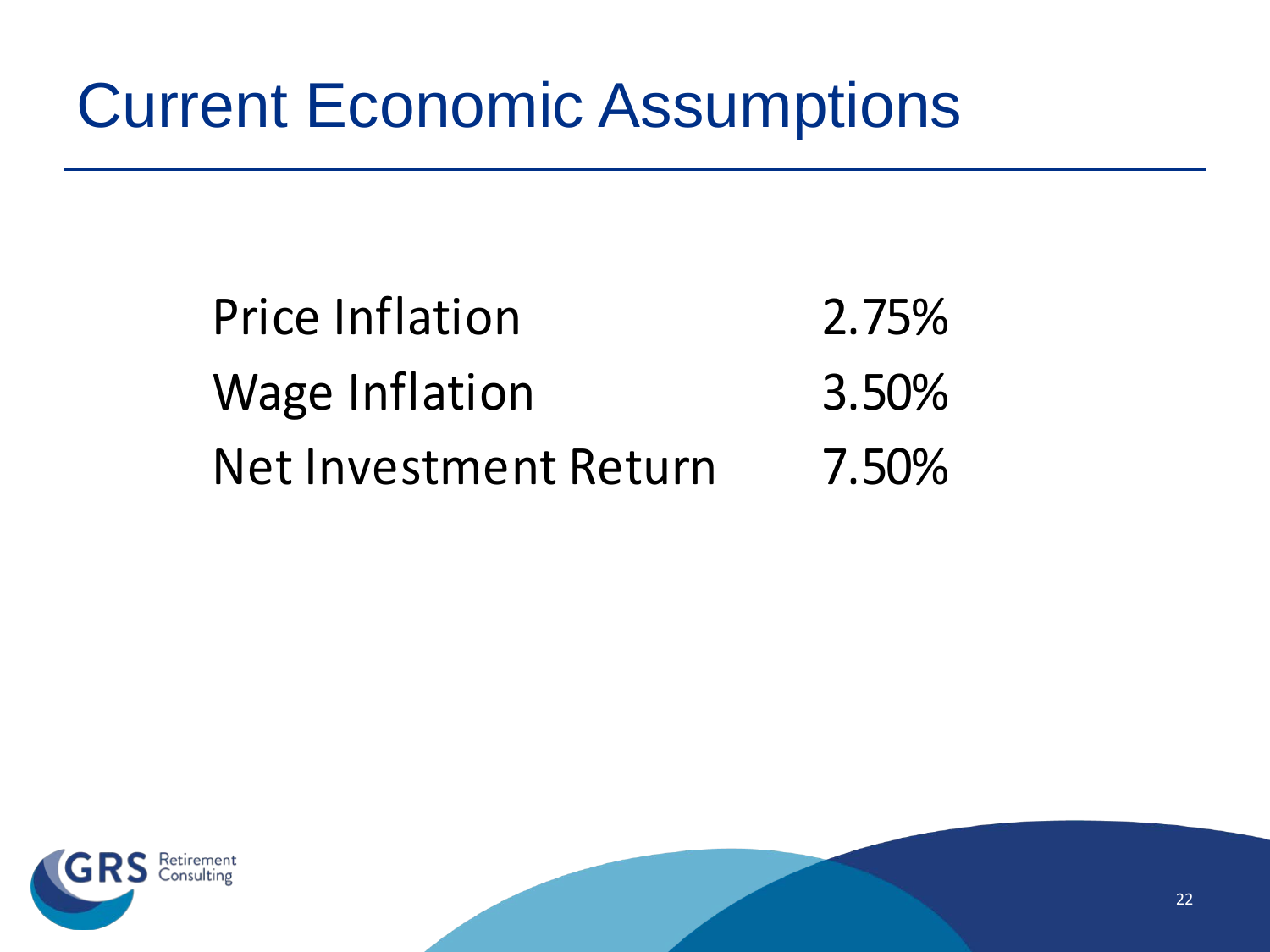#### Comments on Economic Assumption **Selection**

- We are not investment experts, we look at the following items:
	- Historical trends
	- Forward expectations of investment consultants
	- Comparison to other systems
- Typically a Board decision with input from investment experts and actuary
- Actuary must comply with Actuarial Standards of Practice

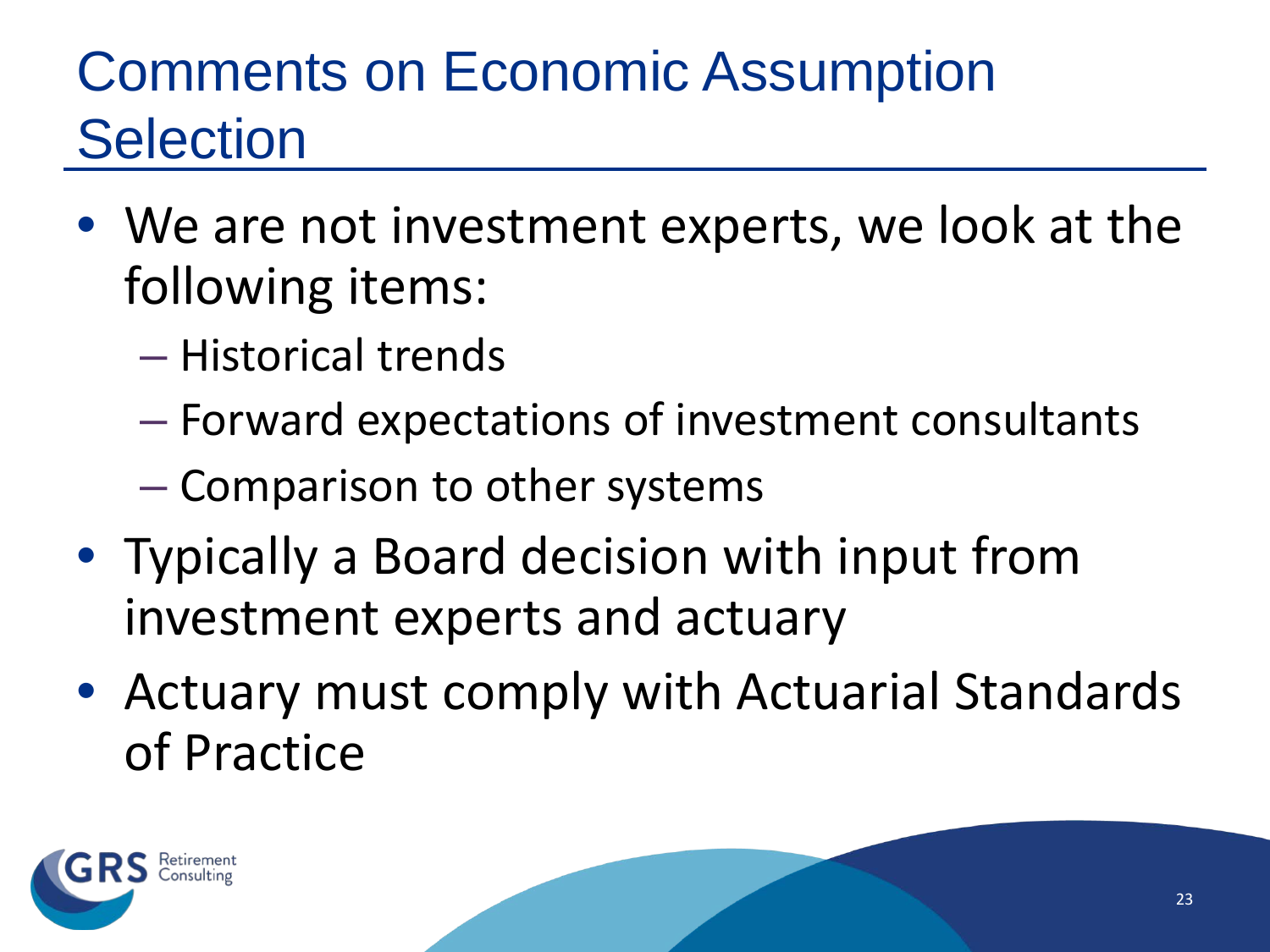#### Economic Assumptions – ASOP No. 27

- Guidance regarding the selection of economic assumptions is governed by Actuarial Standard of Practice (ASOP) No. 27
- ASOP No. 27 requires that the selected economic assumptions be consistent with one another
- That is, the selection of the investment return assumption should be consistent with the selection of the wage inflation and price inflation assumptions

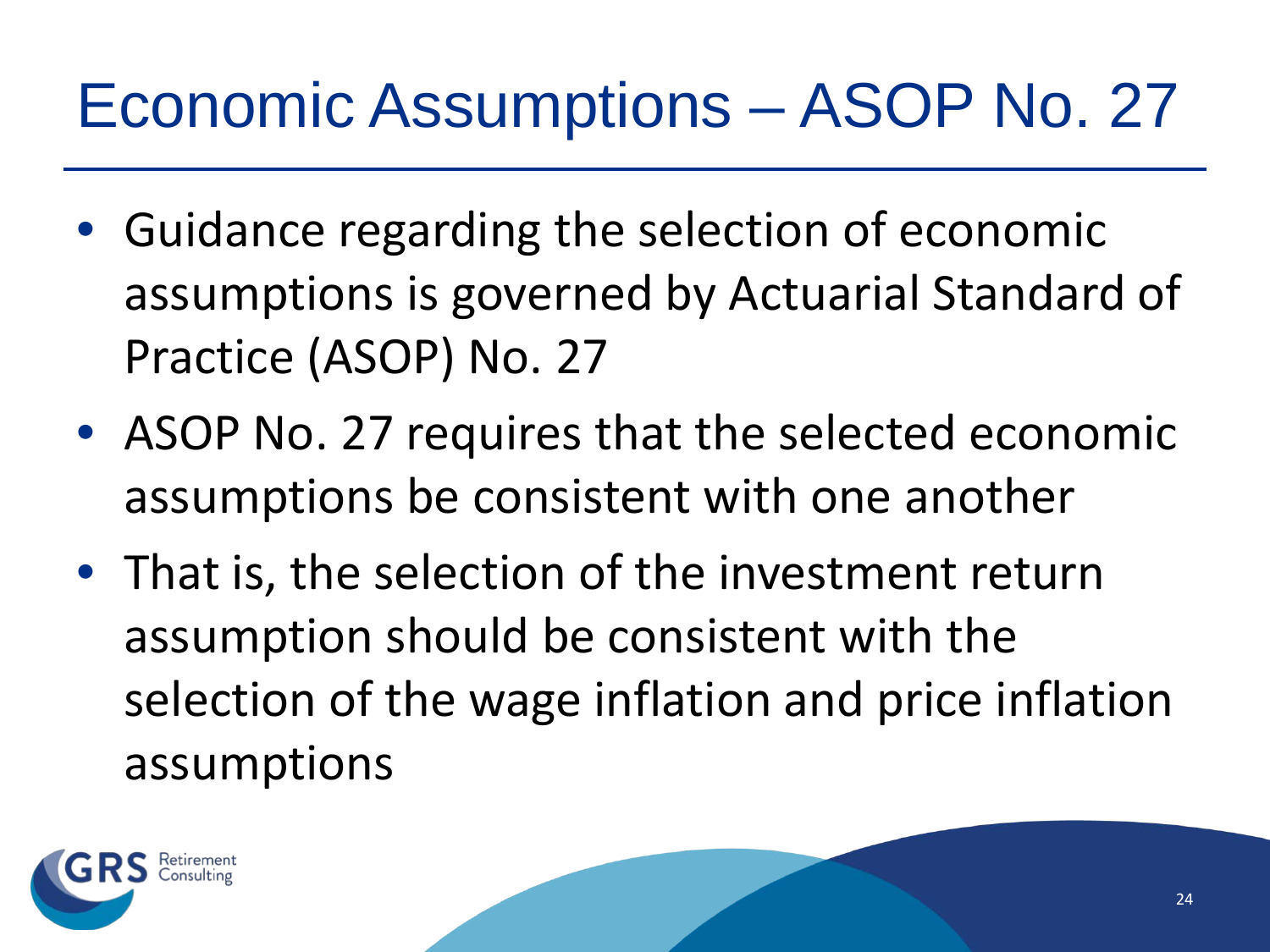#### Economic Assumptions – ASOP No. 27

- New Standard eliminates reasonable range (25th to 75th percentile)
- Actuary must select reasonable assumptions (best estimate)
	- Appropriate for purposes of measurement
	- Reflects actuary's professional judgment
	- Takes into account historical and current data
	- Reflects actuary's estimate of future experience
	- Has no significant bias except when provision for adverse deviation

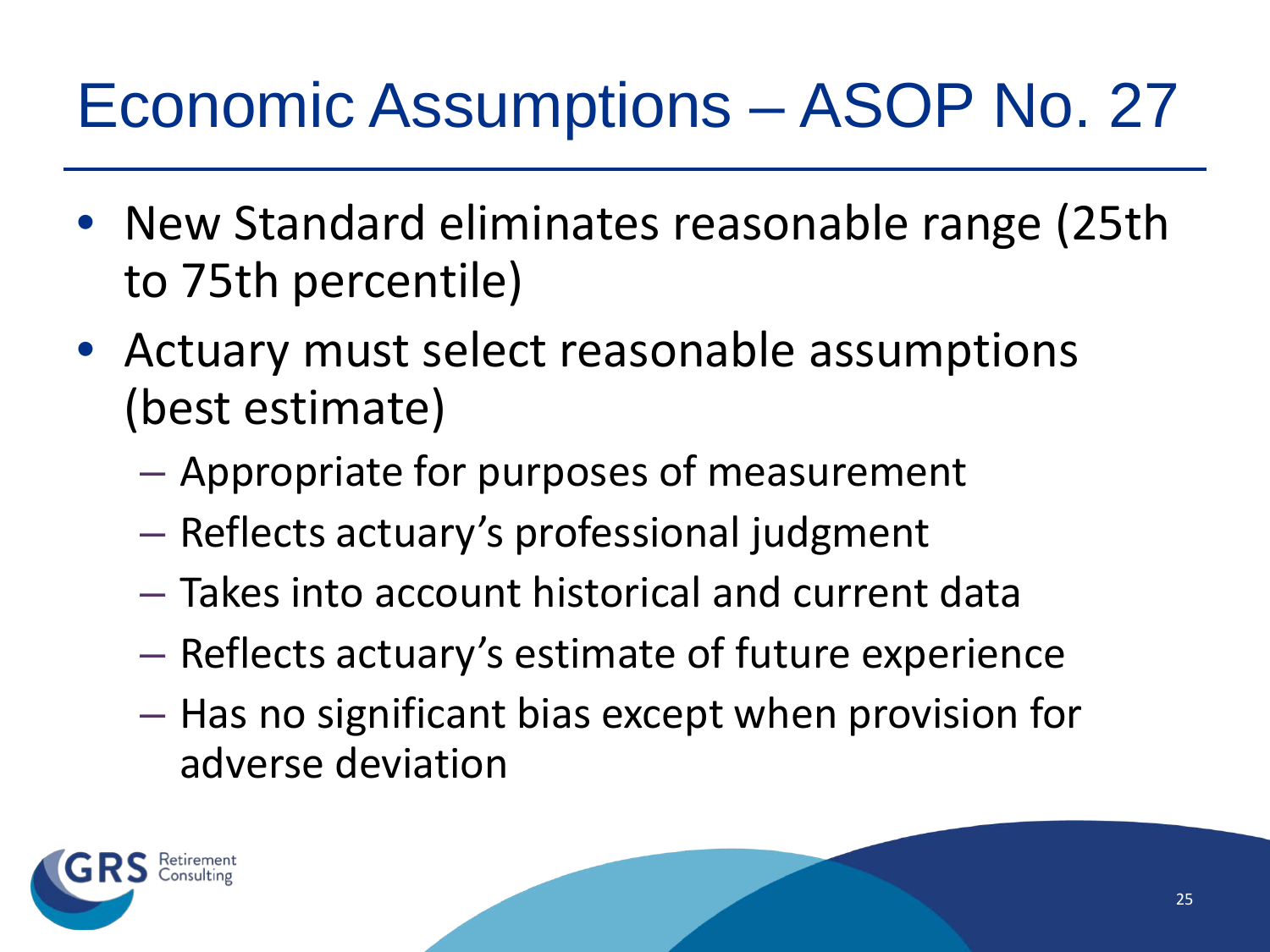# Inflation History

|                |                | <b>Annual Increase in</b> |         |  |  |  |
|----------------|----------------|---------------------------|---------|--|--|--|
| Year           | Prices (CPI-U) | <b>Wages (NAE)</b>        | Change  |  |  |  |
| 1961-1970      | $2.9\%$        | $4.4\%$                   | 1.5%    |  |  |  |
| 1971-1980      | $8.1\%$        | $7.3\%$                   | $-0.8%$ |  |  |  |
| 1981-1990      | $4.5\%$        | 5.3%                      | $0.8\%$ |  |  |  |
| 1991-2000      | $2.7\%$        | $4.3\%$                   | $1.7\%$ |  |  |  |
| 2001-2010      | $2.3\%$        | $2.6\%$                   | $0.3\%$ |  |  |  |
| 2011-2016      | $2.3\%$        | $2.4\%$                   | $0.1\%$ |  |  |  |
|                |                |                           |         |  |  |  |
| 5-Year Avg     | $1.5\%$        | $2.8\%$                   | $1.3\%$ |  |  |  |
| $10$ -Year Avg | $1.9\%$        | $2.6\%$                   | $0.7\%$ |  |  |  |
| 20-Year Avg    | $2.2\%$        | $3.4\%$                   | $1.2\%$ |  |  |  |
| 30-Year Avg    | $2.6\%$        | $3.5\%$                   | $0.9\%$ |  |  |  |
| 50-Year Avg    | $4.1\%$        | 4.8%                      | $0.7\%$ |  |  |  |

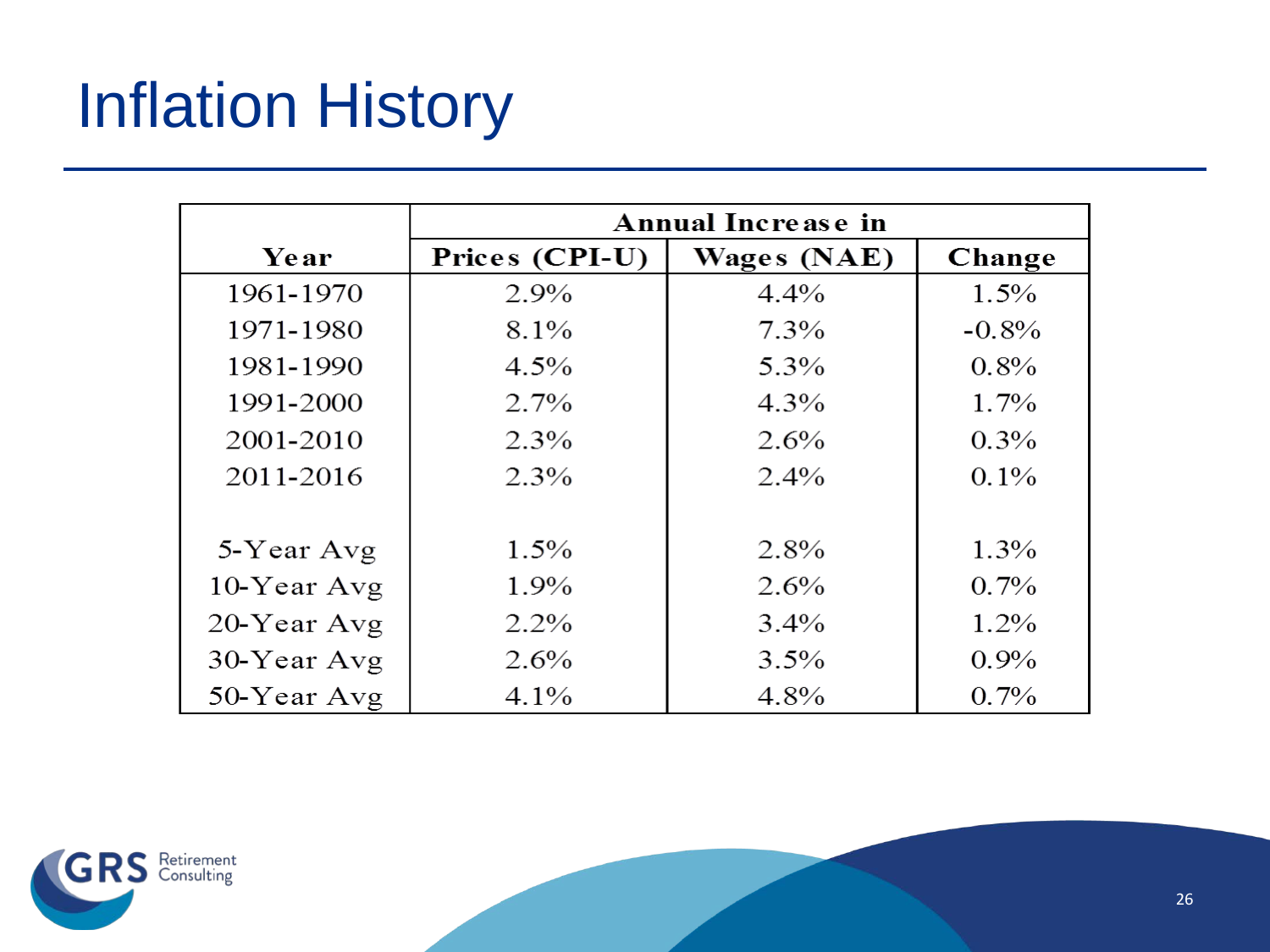#### Price Inflation

- Long term averages approach 4%, while shorter term averages range between 1.5% and 2.5%
- Investment consulting firm's expectations vary between 2% and 2.75%
- 2017 annual report of the Social Security Trustees uses 2.60% as the intermediate assumption
- **Recommend adopting long term price inflation of 2.5% (does not directly impact liabilities)**

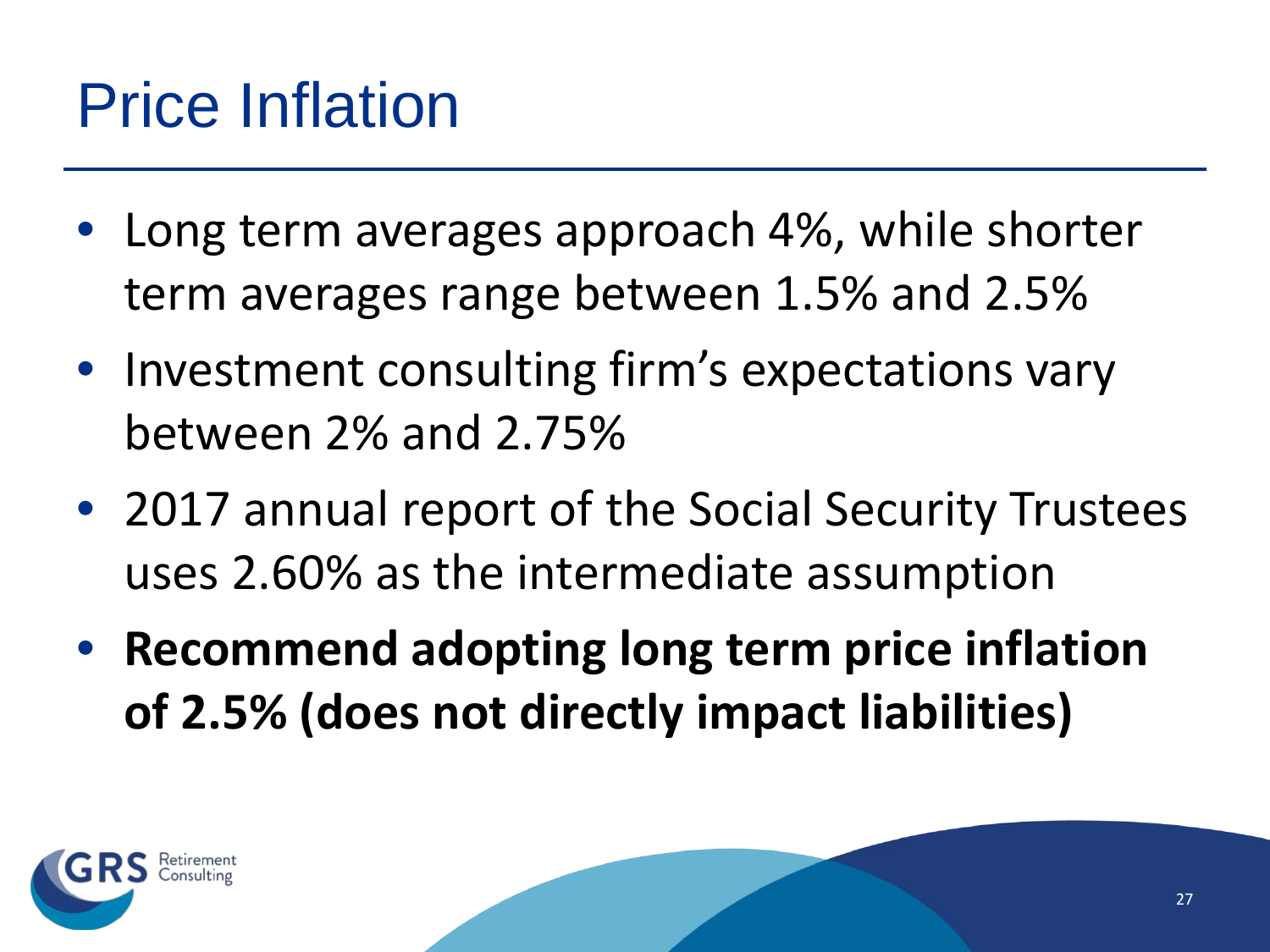# Wage Inflation

- Long term national averages approach 5% while shorter term averages approach 3%.
- Results in a reasonable range of 3.00% to 3.75%.
- Average salaries for Bay County have increased approximately 2.1% since 1996. Statistic may be distorted by growth in population and other factors.
- **Recommend lowering wage inflation assumption from 3.50% to 3.25%.**
	- Note: wage growth assumption impacts amortization factors. Lower wage growth assumption results in higher contribution rates for plans <100% funded.

Library amortization factor not impacted by change.

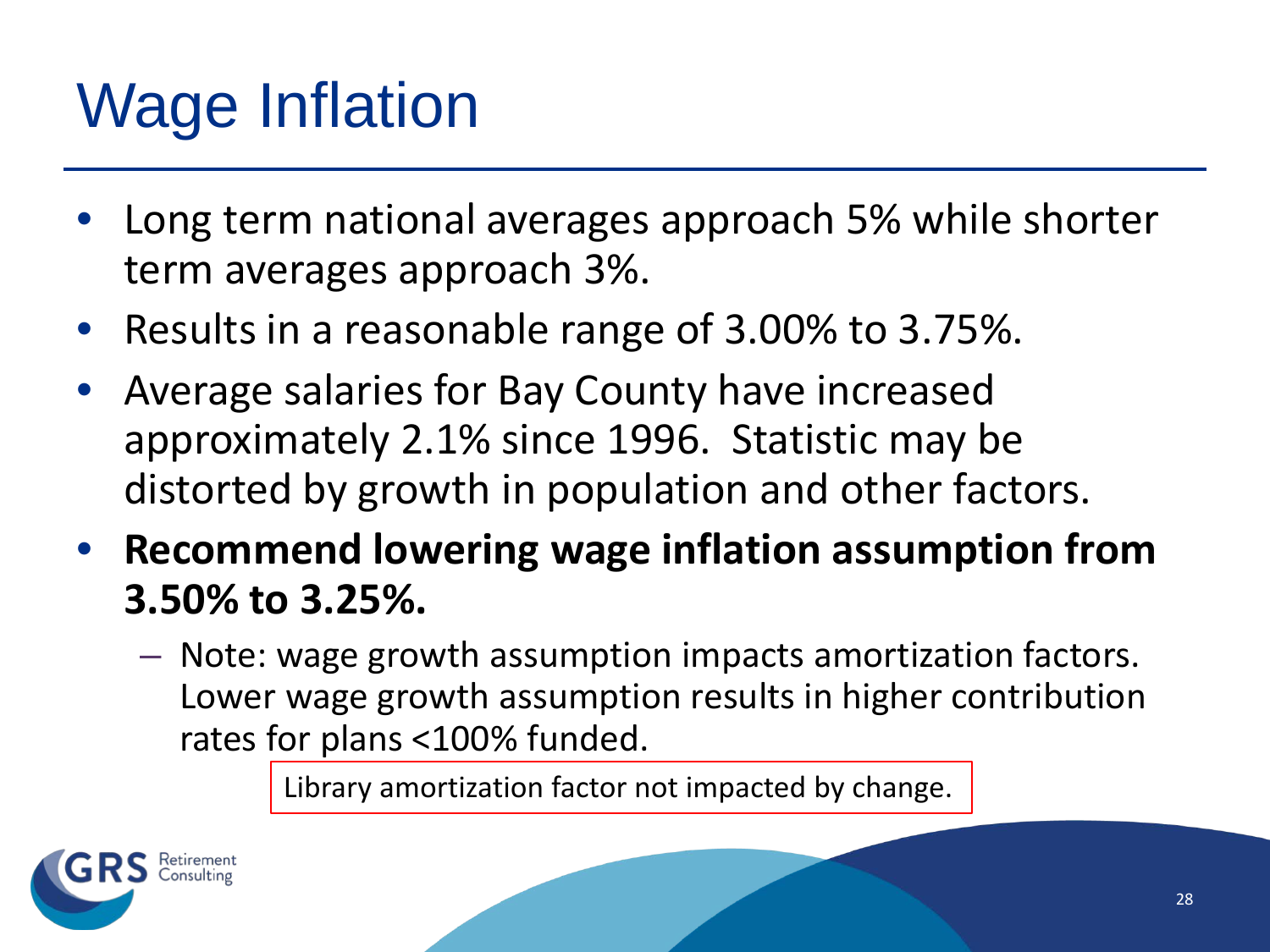#### Investment Return – Capital Markets

- GRS does not provide investment advice
- Looked at capital market assumptions from eight different investment consulting firms
- Based on history but incorporates forward looking assumptions
- Shorter term horizon than actuaries
- May be a little biased by current conditions

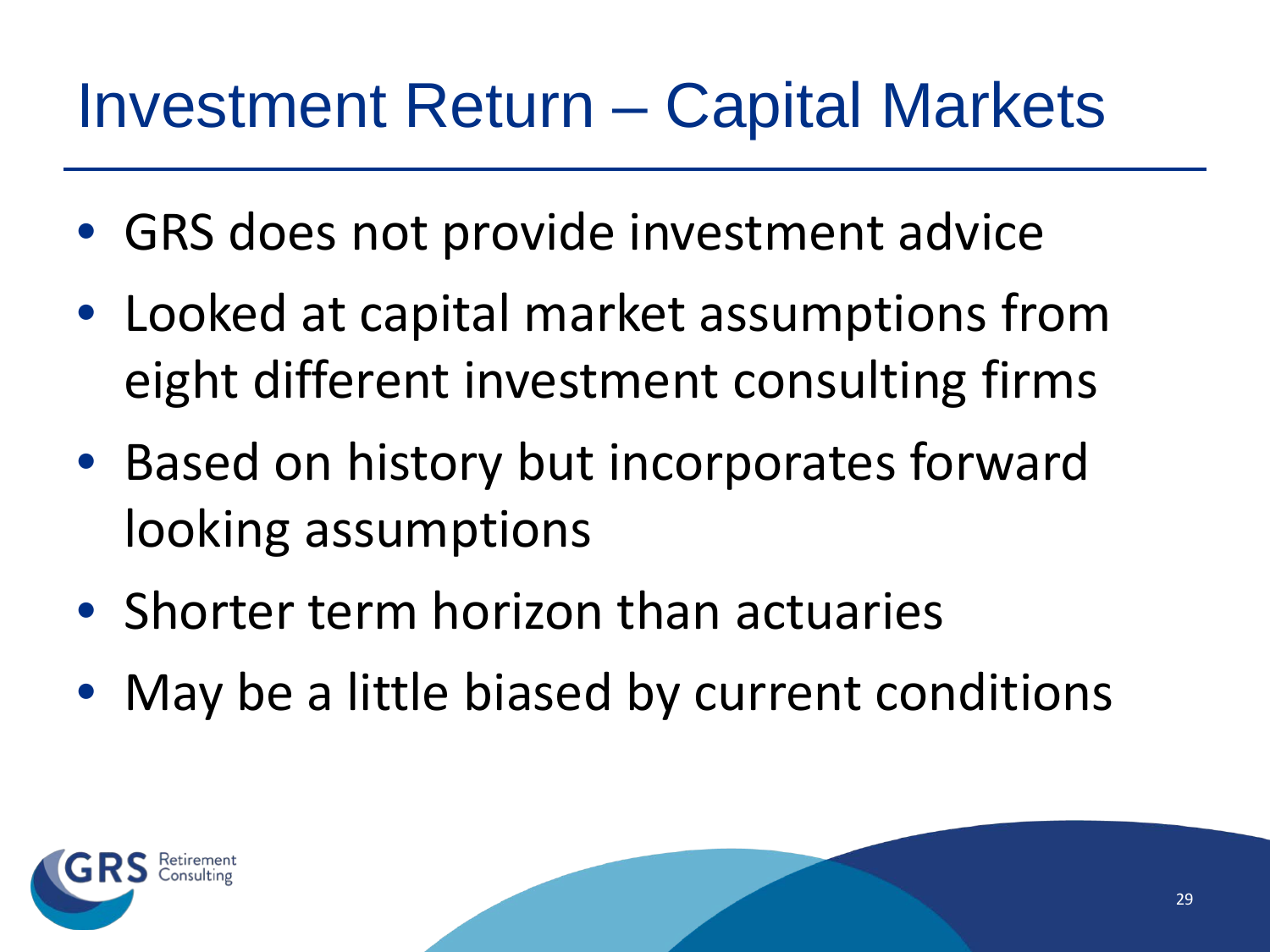#### Investment Return – Target Asset Allocation

| <b>Asset Class</b>               | <b>Target</b> |
|----------------------------------|---------------|
| <b>Domestic Equity</b>           | 48%           |
| <b>International Equity</b>      | 20%           |
| <b>Broad Market Fixed Income</b> | 21%           |
| <b>Real Estate</b>               | 7%            |
| <b>Alternatives</b>              | 4%            |
| Cash                             | $\Omega\%$    |

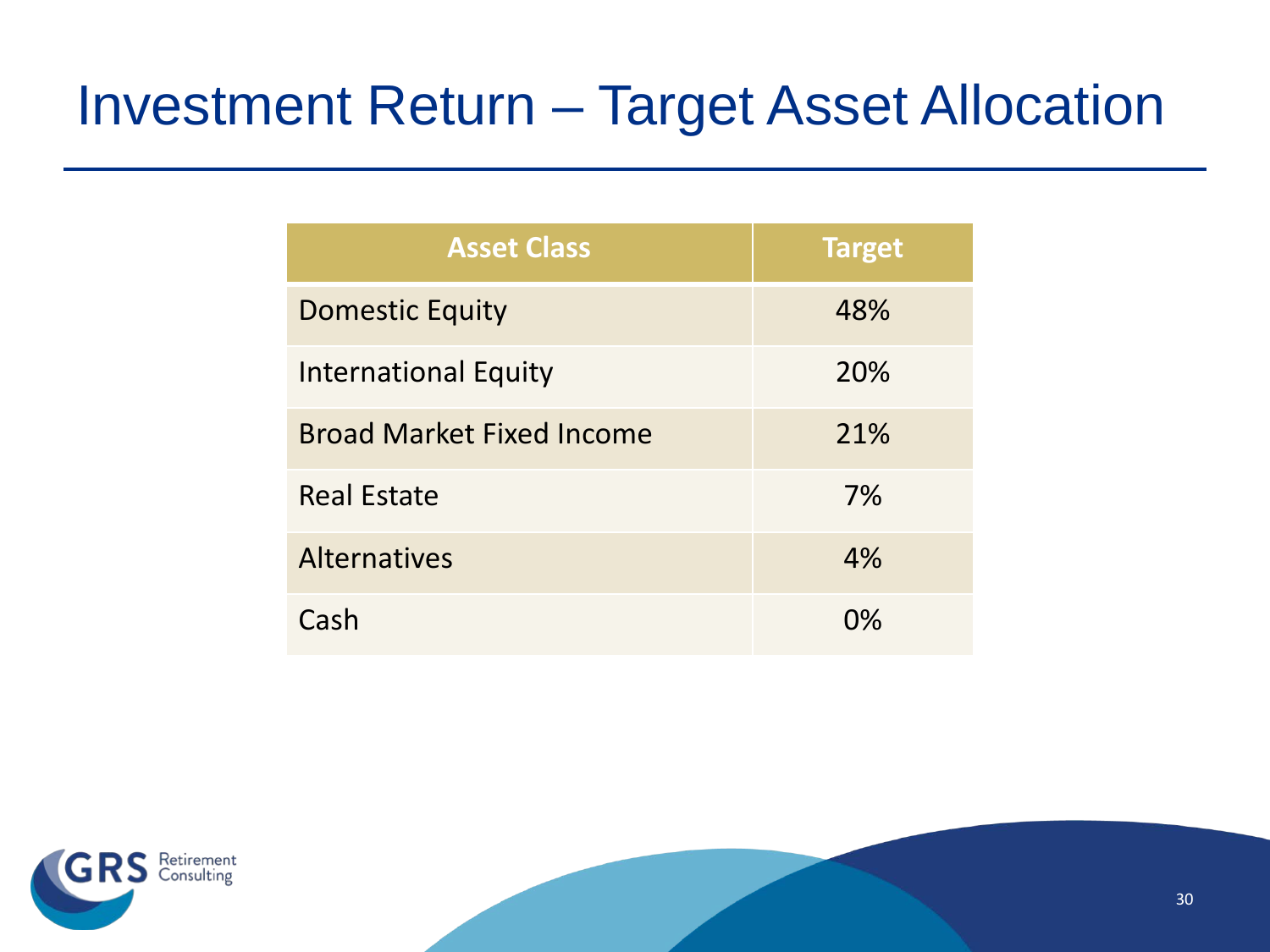#### Investment Return

| <b>Investment</b><br><b>Consultant</b> | <b>Investment</b><br><b>Consultant</b><br><b>Expected</b><br><b>Nominal</b><br><b>Return</b> | <b>Investment</b><br><b>Consultant</b><br><b>Inflation</b><br><b>Assumption</b> | <b>Expected</b><br><b>Real Return</b><br>(2)–(3) | <b>Actuary</b><br><b>Inflation</b><br><b>Assumption</b> | <b>Expected</b><br><b>Nominal</b><br><b>Return</b><br>$(4)+(5)$ | <b>Standard</b><br><b>Deviation</b><br>of Expected<br><b>Return</b><br>$(1-Year)$ |
|----------------------------------------|----------------------------------------------------------------------------------------------|---------------------------------------------------------------------------------|--------------------------------------------------|---------------------------------------------------------|-----------------------------------------------------------------|-----------------------------------------------------------------------------------|
| (1)                                    | (2)                                                                                          | (3)                                                                             | (4)                                              | (5)                                                     | (6)                                                             | (7)                                                                               |
| 1                                      | 6.58%                                                                                        | 2.50%                                                                           | 4.08%                                            | 2.50%                                                   | 6.58%                                                           | 12.99%                                                                            |
| $\overline{2}$                         | 6.28%                                                                                        | 2.00%                                                                           | 4.28%                                            | 2.50%                                                   | 6.78%                                                           | 11.77%                                                                            |
| 3                                      | 6.61%                                                                                        | 2.26%                                                                           | 4.35%                                            | 2.50%                                                   | 6.85%                                                           | 11.07%                                                                            |
| $\overline{4}$                         | 7.04%                                                                                        | 2.25%                                                                           | 4.79%                                            | 2.50%                                                   | 7.29%                                                           | 13.83%                                                                            |
| 5                                      | 7.06%                                                                                        | 2.00%                                                                           | 5.06%                                            | 2.50%                                                   | 7.56%                                                           | 12.41%                                                                            |
| 6                                      | 7.39%                                                                                        | 2.20%                                                                           | 5.19%                                            | 2.50%                                                   | 7.69%                                                           | 13.54%                                                                            |
| $\overline{7}$                         | 8.00%                                                                                        | 2.75%                                                                           | 5.25%                                            | 2.50%                                                   | 7.75%                                                           | 12.96%                                                                            |
| 8                                      | 7.64%                                                                                        | 2.25%                                                                           | 5.39%                                            | 2.50%                                                   | 7.89%                                                           | 12.77%                                                                            |
| Average                                | 7.07%                                                                                        | 2.28%                                                                           | 4.80%                                            | 2.50%                                                   | 7.30%                                                           | 12.67%                                                                            |

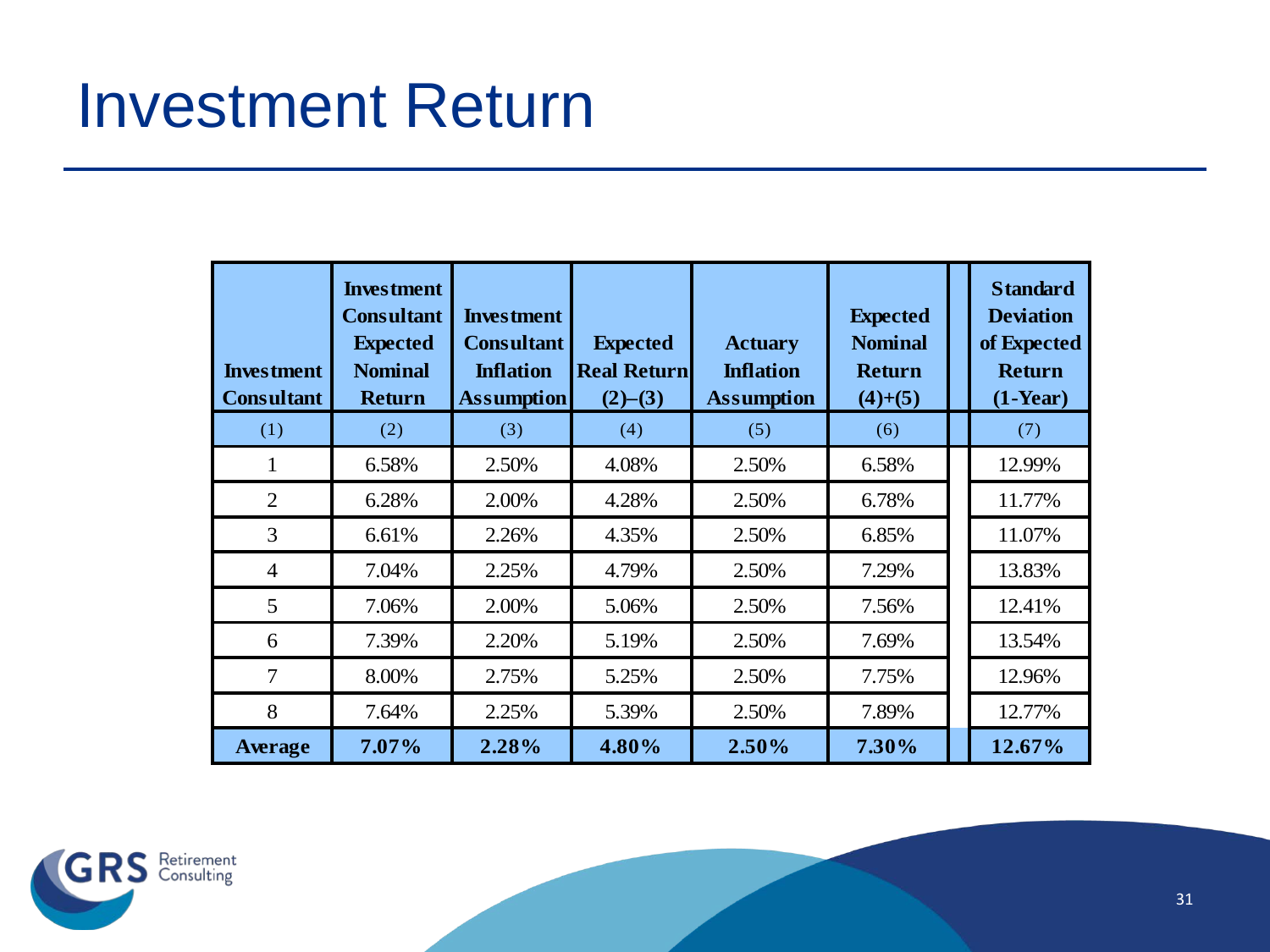#### Investment Return

| <b>Investment</b><br><b>Consultant</b> | <b>Distribution of 20-Year Average</b><br><b>Geometric Net Nominal Return</b><br><b>40th</b> | <b>Probability of</b><br>exceeding<br>$7.50\%$ |          |        |
|----------------------------------------|----------------------------------------------------------------------------------------------|------------------------------------------------|----------|--------|
| (1)                                    | (2)                                                                                          | (3)                                            | (4)      | (5)    |
| 1                                      | 5.07%                                                                                        | 5.80%                                          | 6.53%    | 27.79% |
| 2                                      | 5.48%                                                                                        | 6.14%                                          | 6.80%    | 30.16% |
| 3                                      | 5.66%                                                                                        | 6.28%                                          | 6.91%    | 31.10% |
| $\overline{4}$                         | 5.64%                                                                                        | 6.41%                                          | 7.19%    | 36.14% |
| 5                                      | 6.15%                                                                                        | 6.85%                                          | 7.54%    | 40.62% |
| 6                                      | 6.10%                                                                                        | 6.85%                                          | 7.61%    | 41.43% |
| 7                                      | 6.25%                                                                                        | 6.98%                                          | 7.71%    | 42.78% |
| 8                                      | 6.42%                                                                                        | 7.14%                                          | 7.86%    | 44.91% |
| <b>Average</b>                         | 5.85%                                                                                        | $6.55\%$                                       | $7.27\%$ | 36.87% |

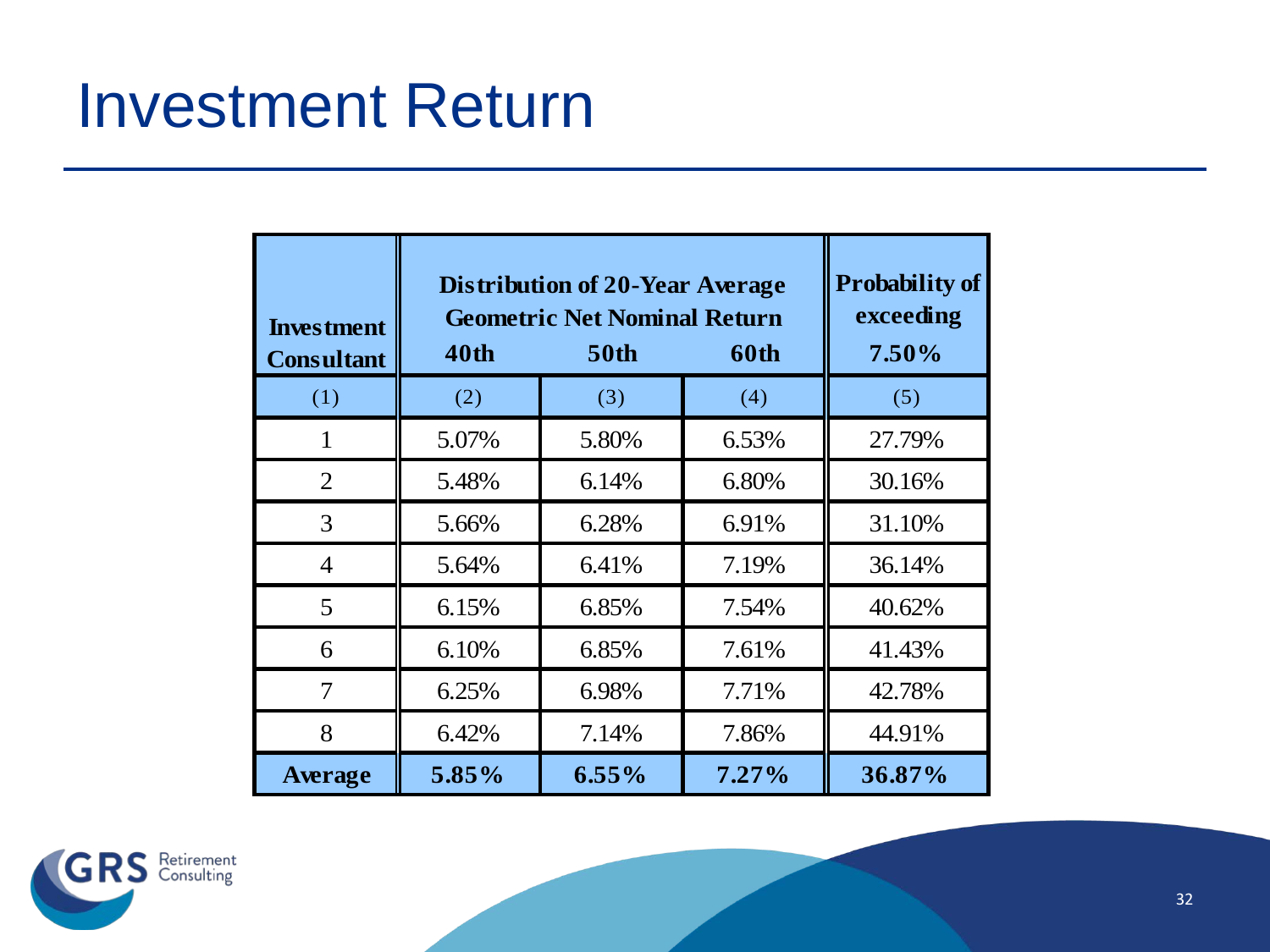#### Investment Return – Comments

- Consultants not in agreement
- Significant range of results
- Old ASOP standards produce reasonable range of 4.68%(25th percentile) to 8.46% (75th percentile)
- New ASOP standards require actuary to use best estimate:
	- 6.55% (geometric median)
	- 7.30% (arithmetic mean)

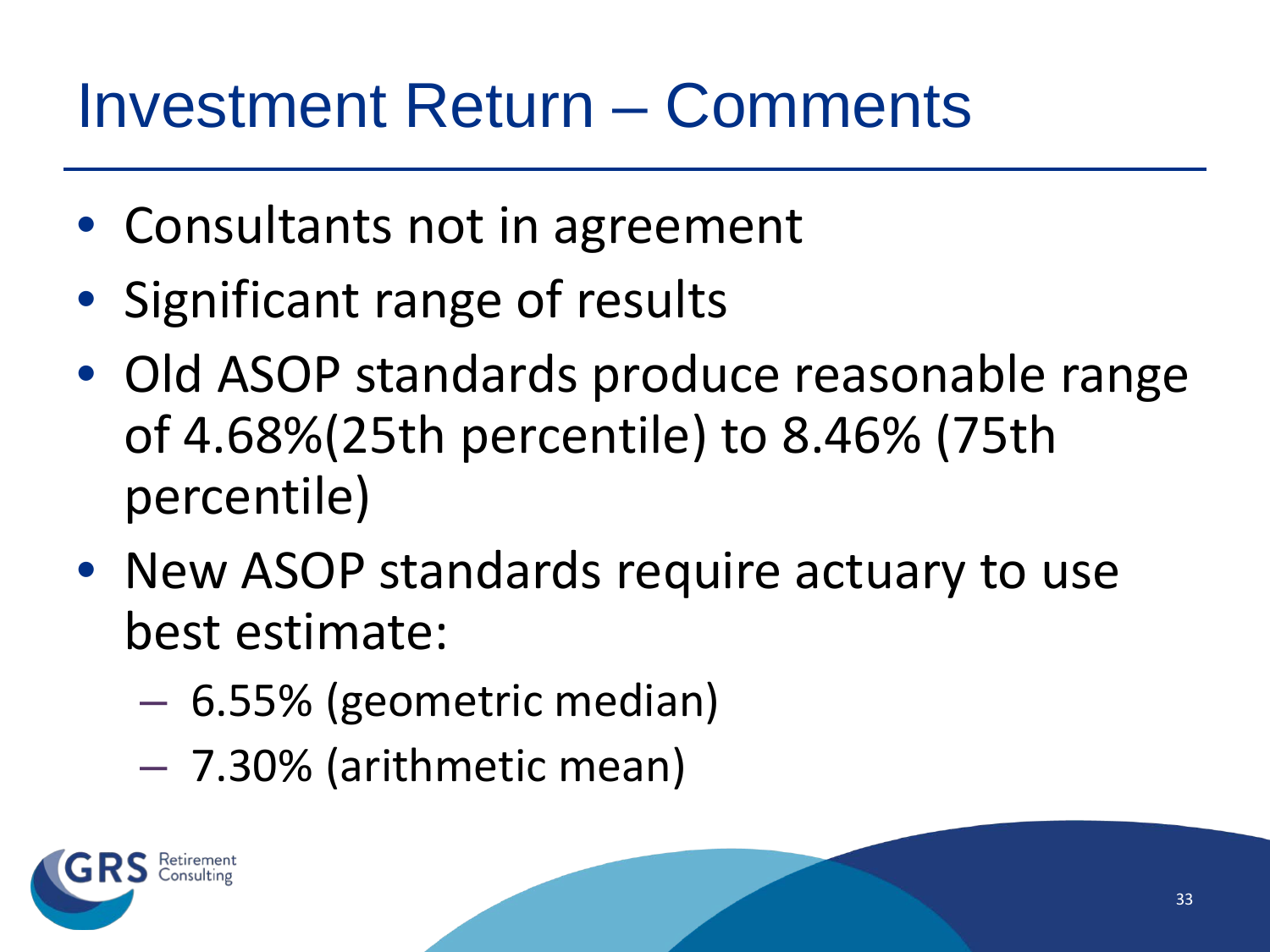#### Public Pension Investment Return Assumptions: 2001 -2018



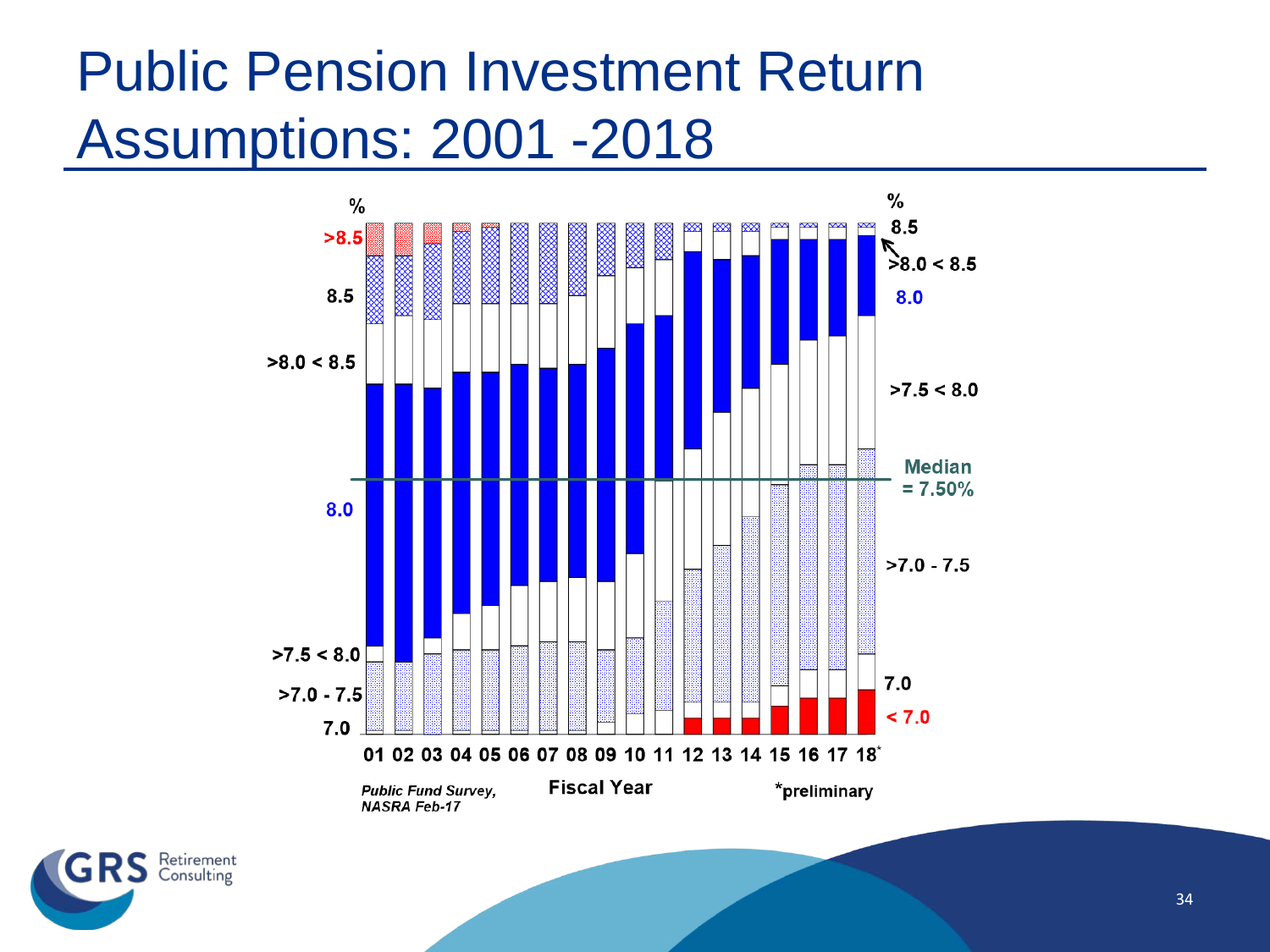#### Investment Return Recommendation

- **Recommendation: lower the investment return assumption from 7.50% to 7.25%**
- Continue to monitor in light of performance and asset allocation changes



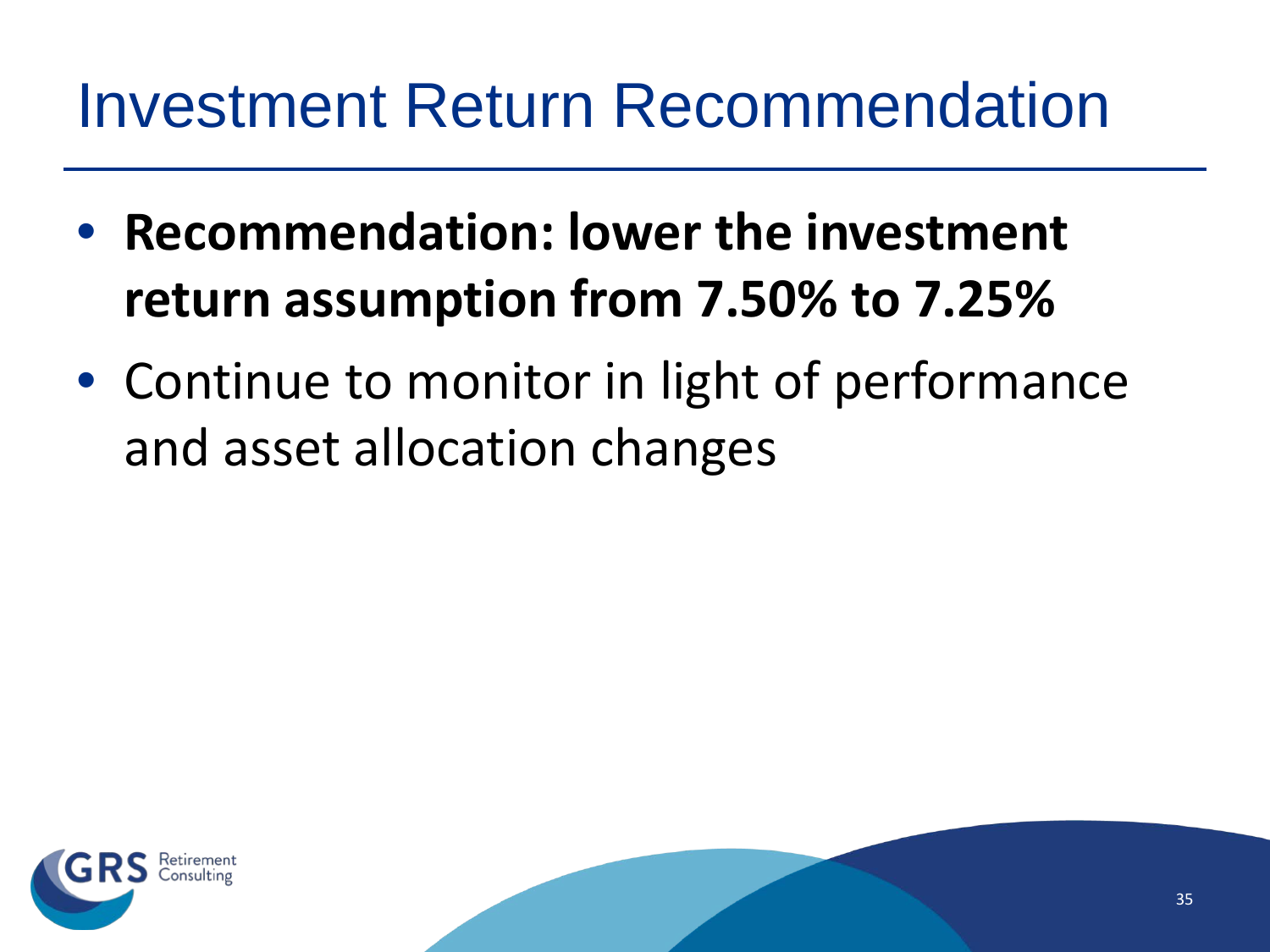# **MISCELLANEOUS ASSUMPTIONS/METHODS**



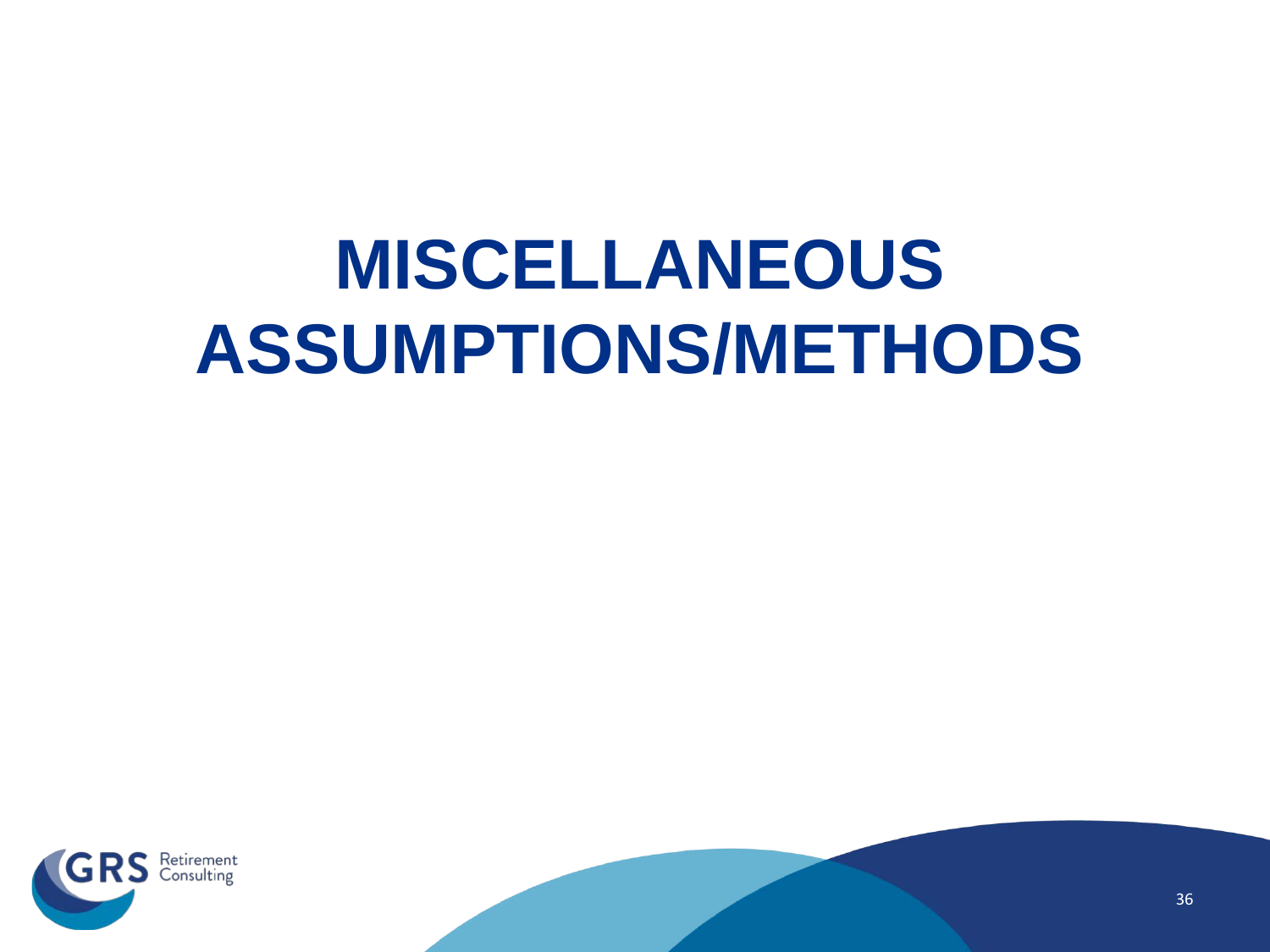### Miscellaneous Assumptions/Methods

| Assumption/<br><b>Method</b>                                                                    | <b>Recommendation</b>                                  | <b>Plan Financial Impact</b>                   |  |  |  |
|-------------------------------------------------------------------------------------------------|--------------------------------------------------------|------------------------------------------------|--|--|--|
| FAC Load – Sick<br>Leave/Vacation                                                               | Lower Rates: General, MCF,<br>Sheriff, Road Comm, BABH | Decrease                                       |  |  |  |
| Administrative<br><b>Expense Load</b>                                                           | Increase from 0.4% to 0.5% of<br>payroll               | Increase                                       |  |  |  |
| <b>Early Retirement</b><br><b>Reduction Factors</b>                                             | Update interest rate, mortality,<br>adjust unisex mix  | Minimal – actuarial<br>equivalence             |  |  |  |
| <b>Option Factors</b>                                                                           | Update interest rate, mortality,<br>adjust unisex mix  | Minimal - actuarial<br>equivalence             |  |  |  |
| Lengthen period for amortizing<br><b>Amortization Policy</b><br>overfunding credits to 20 years |                                                        | Increase contribution<br>for overfunded groups |  |  |  |
| 5-Year Asset Smoothing Method is unchanged.                                                     |                                                        |                                                |  |  |  |

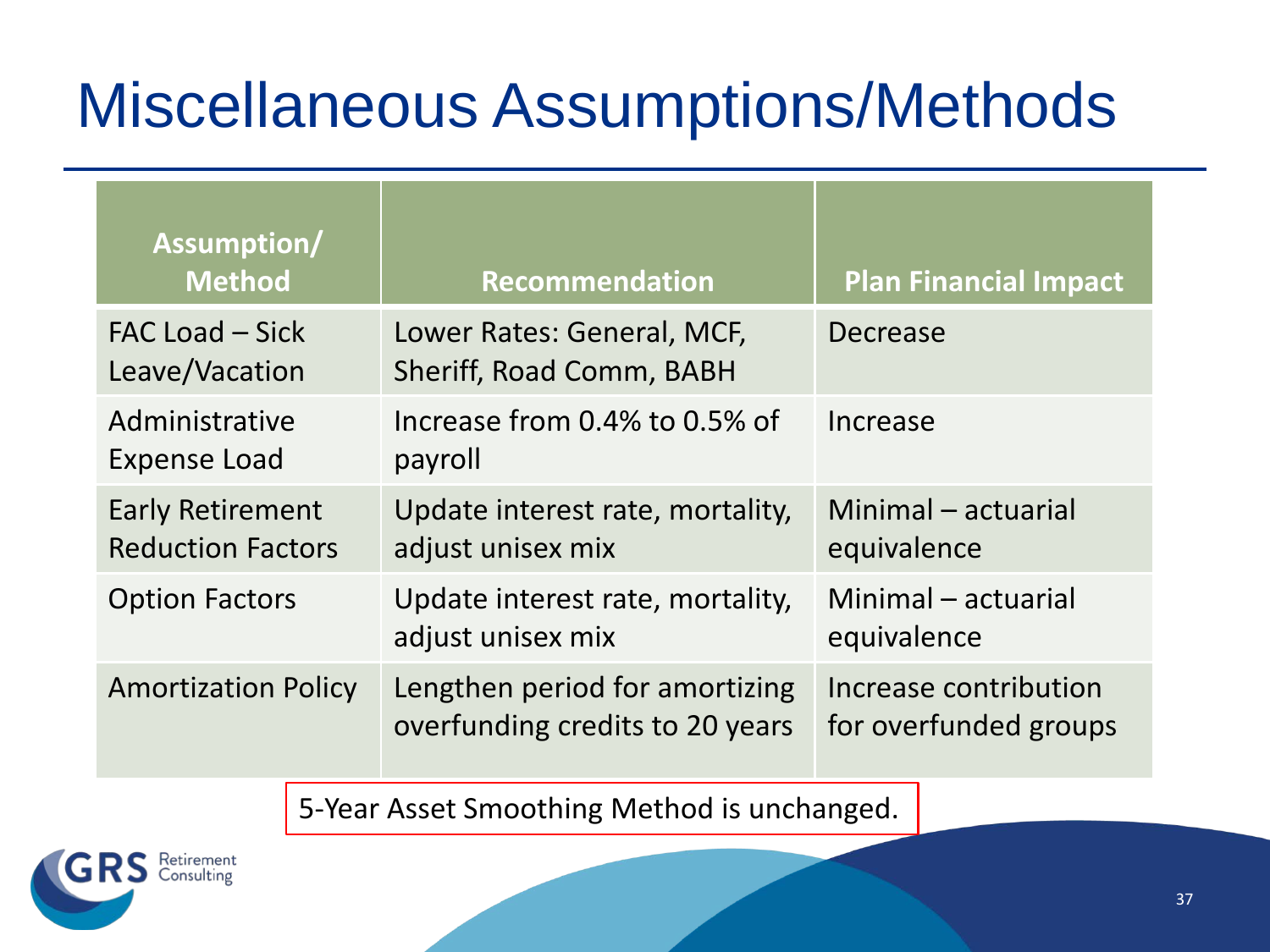# **SUMMARY RESULTS**



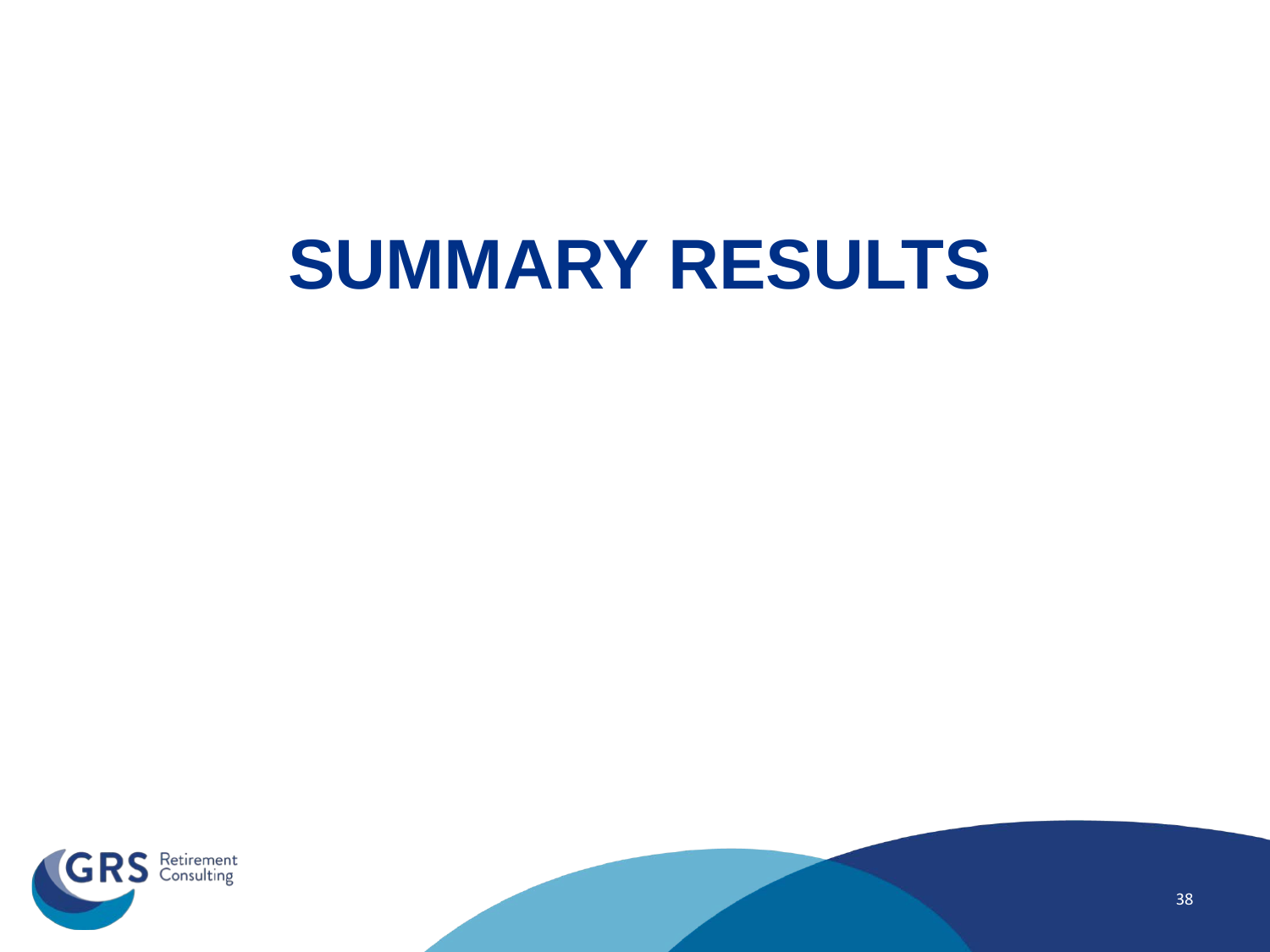#### Summary Results – BCERS Excluding BABH

Hypothetical Results Based on 12/31/2015 valuation.

|                        | <b>Funded Percent (BCERS - Excluding BABH)</b> |                         |                                    |                                    |  |
|------------------------|------------------------------------------------|-------------------------|------------------------------------|------------------------------------|--|
|                        | A                                              | В                       |                                    | D                                  |  |
|                        |                                                | <b>New</b>              | <b>New Decrements</b>              | <b>New Decrements</b>              |  |
|                        |                                                | Decrements with         | with 7.25% Interest                | with 7.00% Interest                |  |
|                        | <b>Baseline</b>                                | 3.25% Wage<br>Inflation | and 3.25% Wage<br><b>Inflation</b> | and 3.25% Wage<br><b>Inflation</b> |  |
|                        |                                                |                         |                                    |                                    |  |
| General                | 116 %                                          | 115 %                   | 112 %                              | 109 %                              |  |
| <b>DWS</b>             | 82 %                                           | 81 %                    | 79 %                               | 77 %                               |  |
| Library                | 105 %                                          | 103 %                   | 101 %                              | 98 %                               |  |
| <b>MCF</b>             | 112 %                                          | 112 %                   | 109 %                              | 106 %                              |  |
| Sheriff                | 123 %                                          | 123 %                   | 120 %                              | 116 %                              |  |
| <b>Road Commission</b> | 86 %                                           | 84 %                    | 82 %                               | 80 %                               |  |
| Total                  | 109 %                                          | 108 %                   | 105 %                              | 103 %                              |  |

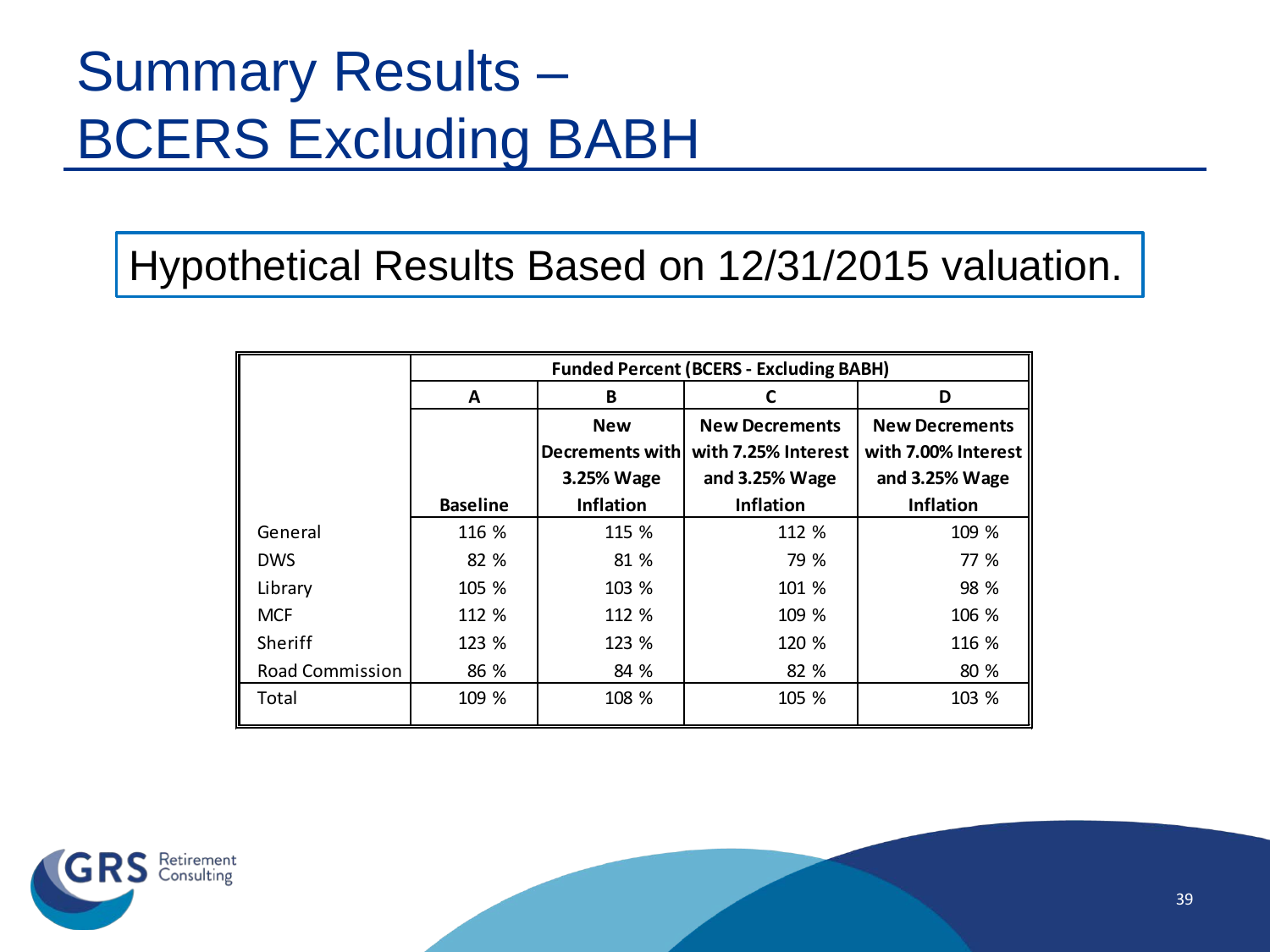#### Summary Results – BCERS Excluding BABH

Hypothetical Results Based on 12/31/2015 **Valuation** 

|                        | <b>Employer Normal Cost Percent (BCERS - Excluding BABH)</b> |                  |                       |                       |  |
|------------------------|--------------------------------------------------------------|------------------|-----------------------|-----------------------|--|
|                        | A                                                            | В                | C                     | D                     |  |
|                        |                                                              | <b>New</b>       | <b>New Decrements</b> | <b>New Decrements</b> |  |
|                        |                                                              | Decrements with  | with 7.25% Interest   | with 7.00% Interest   |  |
|                        |                                                              | 3.25% Wage       | and 3.25% Wage        | and 3.25% Wage        |  |
|                        | <b>Baseline</b>                                              | <b>Inflation</b> | Inflation             | <b>Inflation</b>      |  |
| General                | 6.33 %                                                       | 6.16 %           | 6.76 %                | 7.38 %                |  |
| <b>DWS</b>             | 7.53%                                                        | 8.84 %           | 9.48 %                | 10.19 %               |  |
| Library                | \$117,940                                                    | \$135,287        | \$145,212             | \$156,026             |  |
| <b>MCF</b>             | 6.63 %                                                       | 5.92 %           | 6.51 %                | 7.17 %                |  |
| Sheriff                | 10.05 %                                                      | 9.61 %           | 10.52 %               | 11.49 %               |  |
| <b>Road Commission</b> | 10.17 %                                                      | 10.22 %          | 11.07 %               | 11.97 %               |  |
| Total                  | \$2,852,172                                                  | \$2,776,105      | \$3,032,130           | \$3,306,107           |  |

|                        | <b>Employer Contribution Rate (BCERS - Excluding BABH)</b> |                  |                       |                       |  |  |
|------------------------|------------------------------------------------------------|------------------|-----------------------|-----------------------|--|--|
|                        | A                                                          | B                |                       | D                     |  |  |
|                        |                                                            | <b>New</b>       | <b>New Decrements</b> | <b>New Decrements</b> |  |  |
|                        |                                                            | Decrements with  | with 7.25% Interest   | with 7.00% Interest   |  |  |
|                        |                                                            | 3.25% Wage       | and 3.25% Wage        | and 3.25% Wage        |  |  |
|                        | <b>Baseline</b>                                            | <b>Inflation</b> | <b>Inflation</b>      | <b>Inflation</b>      |  |  |
| General                | 0.00%                                                      | 0.00%            | 1.75 %                | 3.77%                 |  |  |
| <b>DWS</b>             | 12.83 %                                                    | 14.66 %          | 16.01 %               | 17.42 %               |  |  |
| Library                | \$57,008                                                   | \$108,827        | \$146,889             | \$182,398             |  |  |
| <b>MCF</b>             | 0.27%                                                      | 1.96 %           | 3.67 %                | 5.44 %                |  |  |
| Sheriff                | 0.00%                                                      | 0.00%            | 0.92%                 | 3.66 %                |  |  |
| <b>Road Commission</b> | 19.19 %                                                    | 20.46 %          | 22.76 %               | 25.09 %               |  |  |
| Total                  | \$1,088,320                                                | \$1,411,895      | \$2,068,841           | \$2,855,883           |  |  |

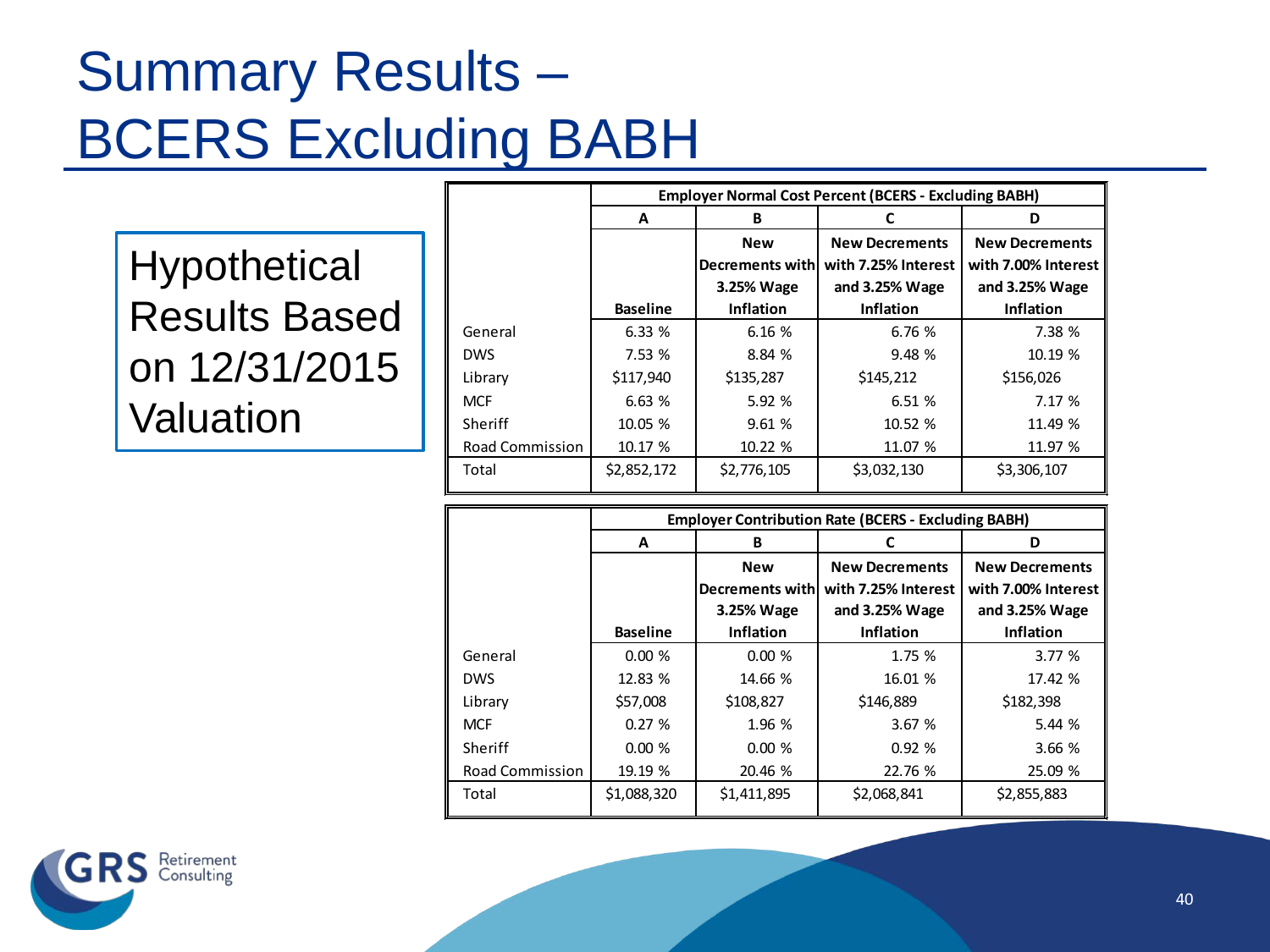#### Summary Results - BABH

Hypothetical Results Based on 12/31/2015 Valuation

|                                               | <b>BABH</b>     |                                             |                                                                |                                                                |  |  |
|-----------------------------------------------|-----------------|---------------------------------------------|----------------------------------------------------------------|----------------------------------------------------------------|--|--|
|                                               | A               | B                                           |                                                                | D                                                              |  |  |
|                                               |                 | <b>New</b><br>Decrements with<br>3.25% Wage | <b>New Decrements</b><br>with 7.25% Interest<br>and 3.25% Wage | <b>New Decrements</b><br>with 7.00% Interest<br>and 3.25% Wage |  |  |
|                                               | <b>Baseline</b> | <b>Inflation</b>                            | <b>Inflation</b>                                               | <b>Inflation</b>                                               |  |  |
| <b>Funded Percent</b>                         | 96 %            | 95 %                                        | 93 %                                                           | 90 %                                                           |  |  |
| <b>Employer Normal Cost Percent</b>           | 7.47 %          | 7.28 %                                      | 7.88 %                                                         | 8.55 %                                                         |  |  |
| Unfunded Accrued Liabilitiy ERIP <sup>®</sup> | 1.28 %          | 1.30 %                                      | 1.28%                                                          | 1.27%                                                          |  |  |
| <b>Employer Contribution Rate</b>             | 8.95 %          | 9.09%                                       | 10.55 %                                                        | 12.07 %                                                        |  |  |

*\* Unfunded accrued liability associated with the Early Retirement Incentive Program (ERIP) .*

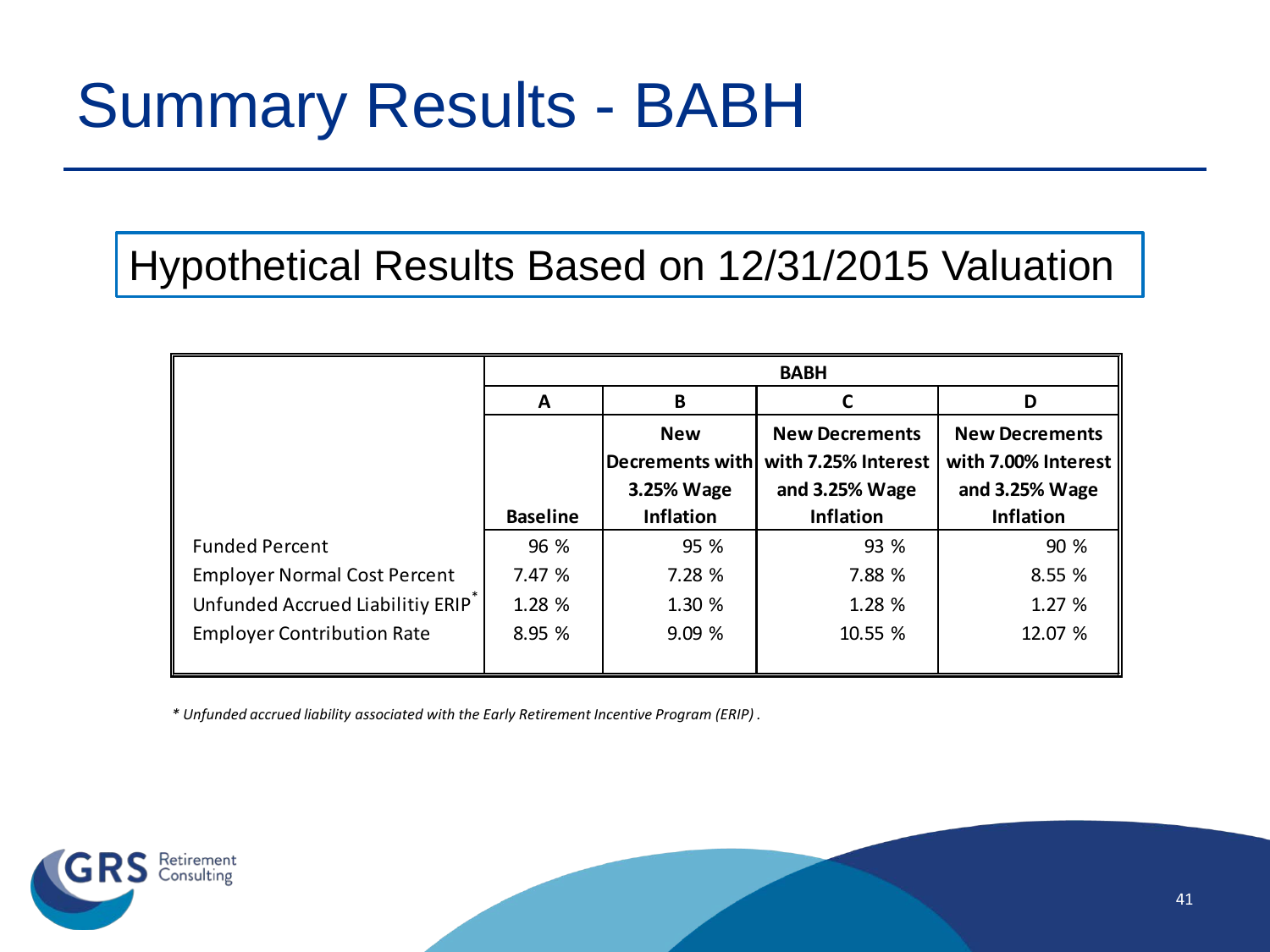# **CONCLUSIONS**



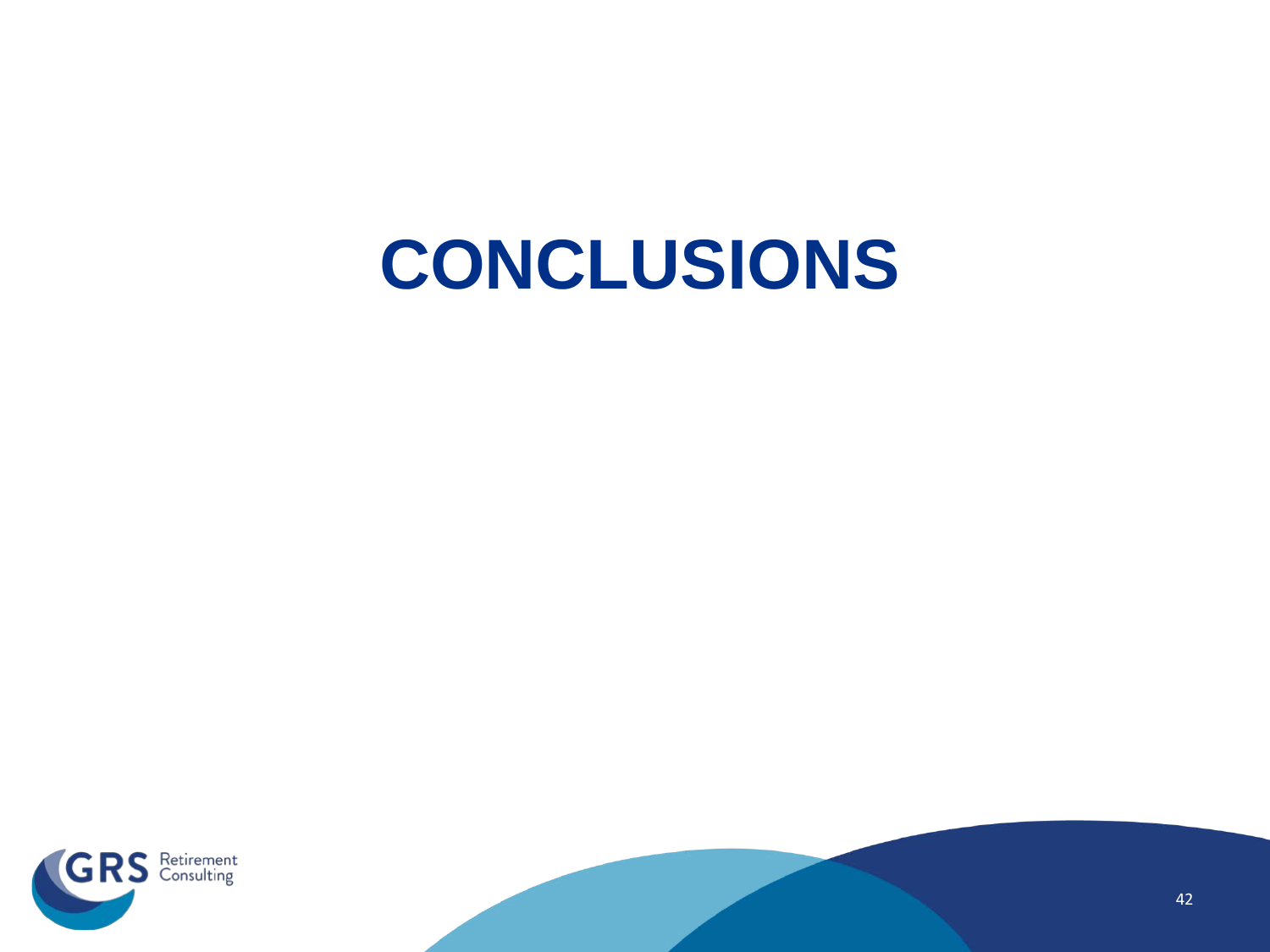#### **Conclusions**

• GRS recommends adopting new assumptions for the December 31, 2016 valuations

– Will first impact contribution rates for 2018

- Option factors and early retirement reduction factors usually revised to correspond to new interest and mortality assumptions
	- To allow time for administrative changes, adopt for retirements on or after January 1, 2019

– Recommend legal counsel review any such change

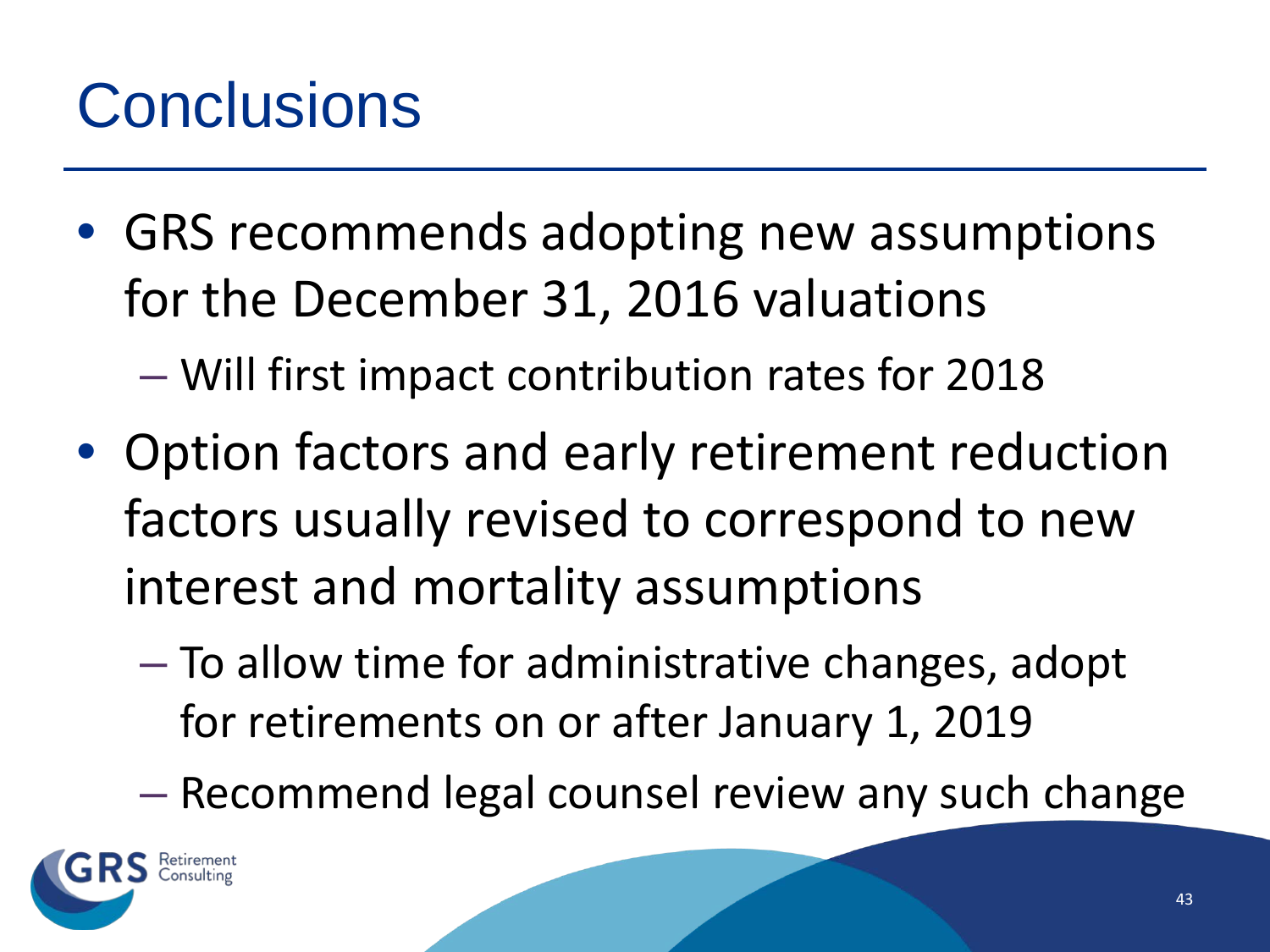#### **Disclaimers**

- This presentation is intended to be used in conjunction with the Experience Study report issued on August 1, 2017. This presentation should not be relied on for any purpose other than the purpose described in the report.
- This presentation shall not be construed to provide tax advice, legal advice or investment advice.